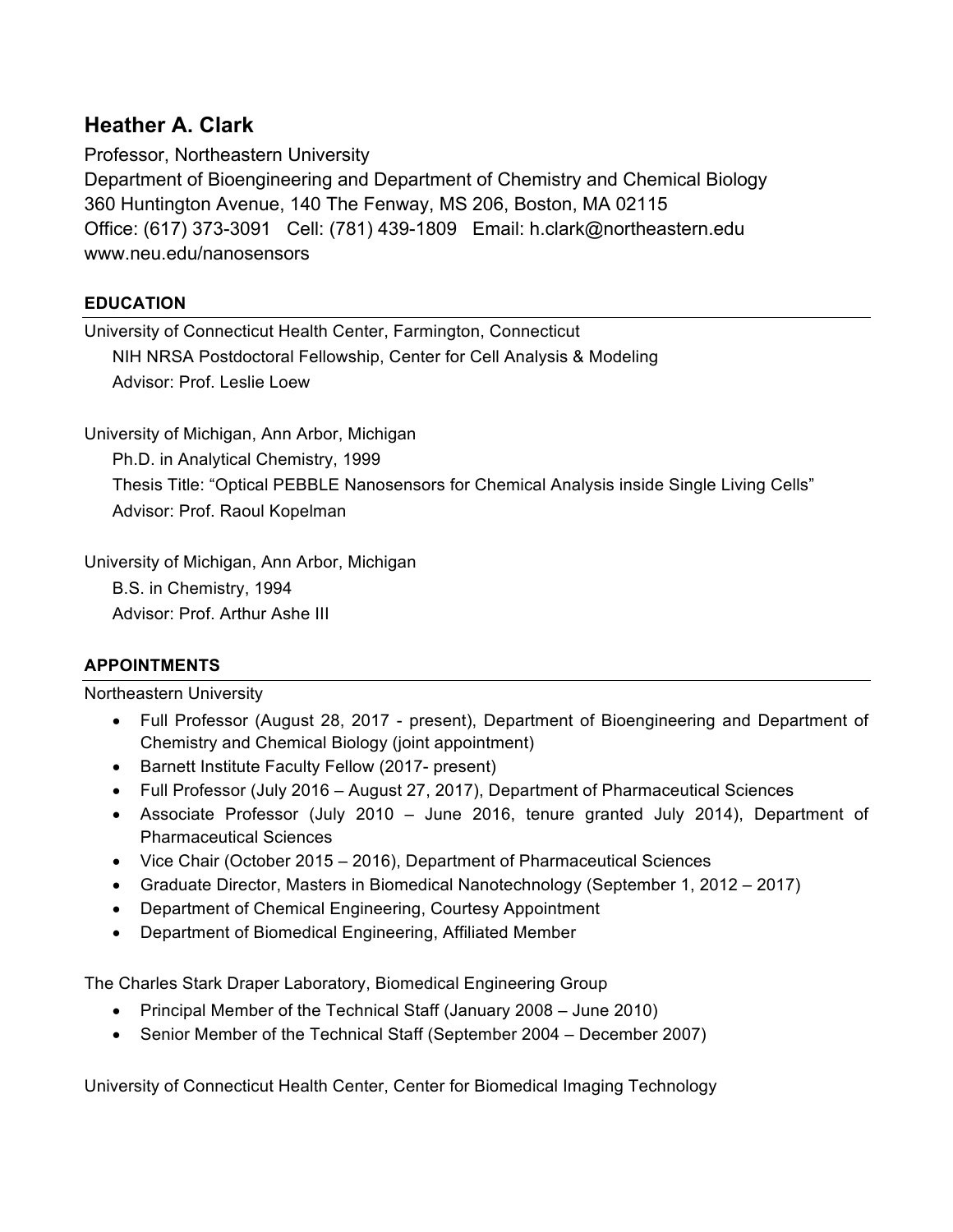- Instructor (September 2002-August 2004)
- Postdoctoral Fellow (September 1999-2002)

#### **HONORS AND AWARDS**

|           | Award for Teaching Excellence, NU School of Pharmacy         | May, 2014         |
|-----------|--------------------------------------------------------------|-------------------|
| $\bullet$ | Affiliated Faculty Member in Biomedical Engineering NEU      | 2013-2017         |
|           | Affiliated Faculty Member in Chemical Engineering NEU        | April, 2013-pres  |
| $\bullet$ | Rho Chi-Beta Tau Annual Lectureship                          | April, 2013       |
|           | DARPA Young Faculty Award                                    | <b>July, 2012</b> |
|           | Rho Chi Honor Society Inductee                               | June, 2011        |
| $\bullet$ | <b>Gerald Schumacher Pharmacy Faculty Award</b>              | May, 2011         |
| $\bullet$ | Adjunct Assistant Professor, Boston University BME           | 2009-2010         |
|           | Draper Distinguished Performance Award                       | 2008              |
| $\bullet$ | NIH Postdoctoral Fellowship (NRSA)                           | 2000-2003         |
| $\bullet$ | <b>American Chemical Society</b>                             | 1999              |
|           | Outstanding Graduate Student Award for Research and Teaching |                   |
|           | <b>Baer Fellowship</b>                                       | 1994, 1995        |
| $\bullet$ | National Merit Scholarship                                   | 1990-1994         |

# **SCHOLARSHIP AND RESEARCH**

#### **Publications (peer-reviewed, original research) IF=impact factor**

h-index: 22, i10-index: 34 (as of October 2017, via Google Scholar)

- 1. Luo, Y., Kim, E., and **Clark, H.A.**, Nanosensors for chemical imaging of the neurotransmitter acetylcholine using MRI, 2017, in review.
- 2. Rong, G., Kim, E.H., Poskanzer, K.E., and **Clark, H.A.**, A method for estimating intracellular ion concentration usig optical nanosensors and ratiometric imaging, *Nature Scientific Reports*, 2017, 7, 10819.
- 3. Ruckh, T.T., Skipwith, C.G., Chang, W., Senko, A.W., Bulovic, V., Anikeeva, P., and **Clark, H.A.**, Ion-switchable FRET Rates in Ratiometric Nanocrystal Potassium Sensors, 2016, *ACS Nano*, 10 (4), pp 4020–4030. IF=12.881.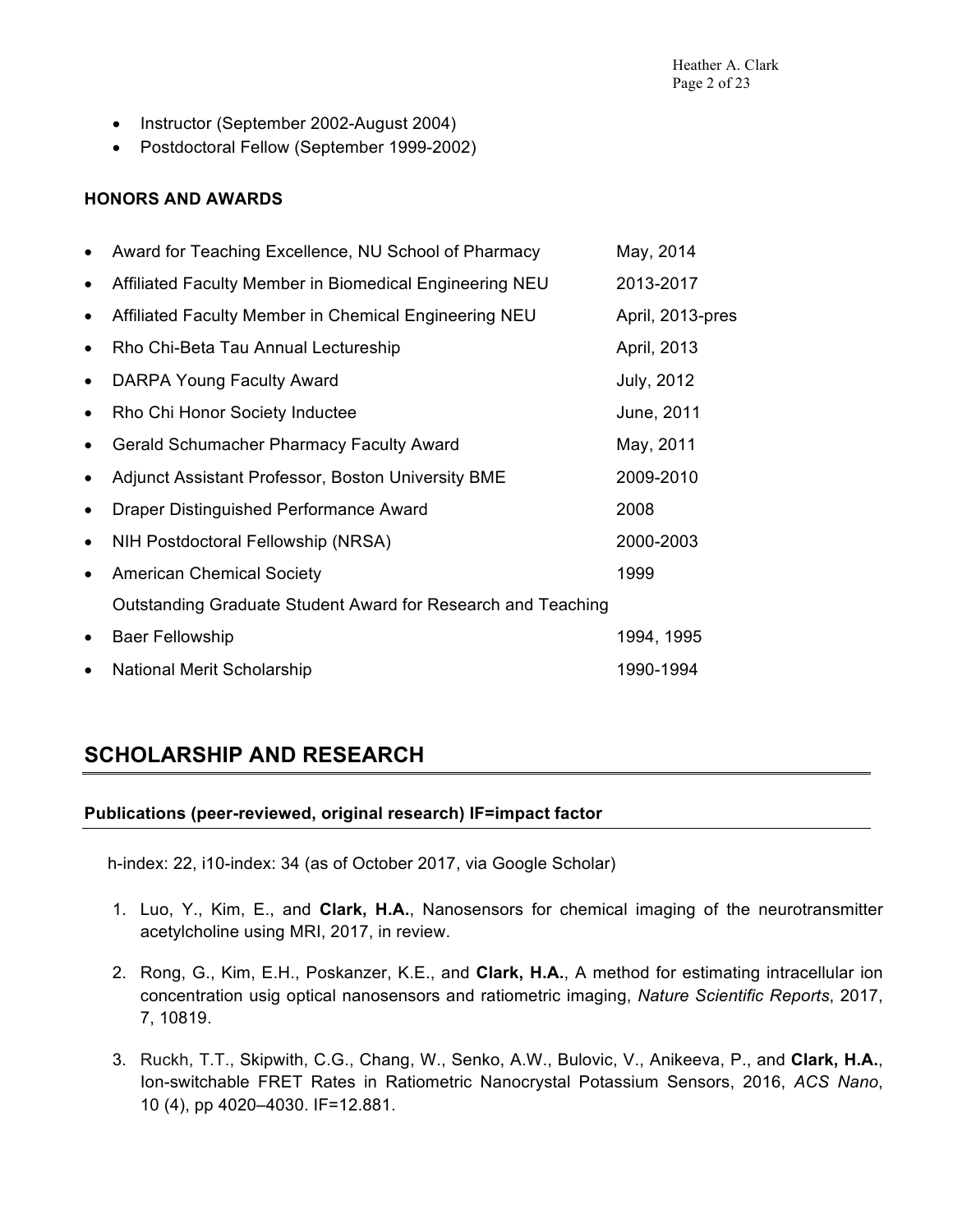- 4. Di, W., Czarny, R.S., Fletcher, N.A., Krebs, M.D., and **Clark, H.A.**, Comparative Study of Poly(εcaprolactone) and Poly(Lactic-co-Glycolic Acid)-Based Nanofiber Scaffolds for pH-sensing, *Pharmaceutical Research,* 2016, First Online July 5.
- 5. Sahari, A., Ruckh, T.T., Hutchings, R., and **Clark, H.A.**, Development of an Ultra-Selective Optical Nanosensor for Potassium Imaging, *Analytical Chemistry*, 2015, *87* (21), pp 10684–1068. IF=5.636
- 6. Walsh, R.P.\*, Morales, J.\*, Skipwith, C.G., Ruckh, T.T., and **Clark, H.A.**, Enzyme Linked DNA Dendrimers for the Detection of Acetylcholine, *Nature Scientific Reports*, 2015; 5:14832. IF=5.578.
- 7. Morales, J.M., Skipwith, C.G., and **Clark, H.A.**, Quadruplex Integrated DNA (QuID) Nanosensors for Monitoring Dopamine, *Sensors*, 2015, 15(8), pp 19912-19924. IF=2.474
- 8. Cash, K.J., Li, C., Wang, L.V., and **Clark H.A.,** Photoacoustic Imaging Of Nanosensors For Therapeutic Drugs *In Vivo*, *ACS Nano*, 2015, 9 (2), pp 1692–1698. IF=12.881
- 9. Balaconis, M.K., Luo, Y., and Clark, H.A., Glucose-Sensitive Nanofiber Scaffolds Prevent Sensor Diffusion *In Vivo*, *Analyst*, 2015, 140, 716 - 723. IF=3.969, selected as HOT article.
- 10. Awquatty, B., Samaddar, S., Cash, K.J., **Clark, H.A.,** Dubach J.M., Fluorescent Sensors For The Basic Metabolic Panel Enable Measurement With A Smart Phone Device Over The Physiological Range, *Analyst*, 2014, 139, 5230-5238. IF=3.969
- 11. Ruckh, T.T., Mehta, A., Dubach, J.M., and **Clark, H.A.**, Polymer-Free Optode Nanosensors for Dynamic, Reversible, and Ratiometric Sodium Imaging in the Physiological Range, *Nature Scientific Reports*, 2013, 3, 3366-3371. IF=5.078
- 12. Cash, K.J., and **Clark, H.A.**, Enzyme Based Nanosensors For In Vivo Tracking Of Histamine Levels, *Analytical Chemistry*, 2013, 85 (13), 6312–6318. IF=5.856
- 13. Balaconis, M.K., and **Clark, H.A.**, Gel Encapsulation of Glucose Nanosensors for Prolonged *In Vivo* Monitoring, *Journal of Diabetes Science and Technology,* 2013, 7(1), 53-61*.*
- 14. Cash, K.J., and **Clark, H.A.**, *In Vivo* Histamine Optical Nanosensors, *Sensors*, 2012, *12*(9), 11922-11932. IF=2.474
- 15. Balaconis, M.K., and **Clark, H.A.**, Biodegradable Optode-Based Nanosensors For In Vivo Monitoring, *Analytical Chemistry*, 2012, *84* (13), 5787–5793. PMID: 22725692 IF=5.856
- 16. Dubach J.M., Balaconis, M.K., and **Clark, H.A.**, Fluorescent Nanoparticles for the Measurement of Ion Concentration in Biological Systems, Journal of Visualized Experiments, 2011, Jul 4;(53). pii: 2896. PMID: 21750495*.*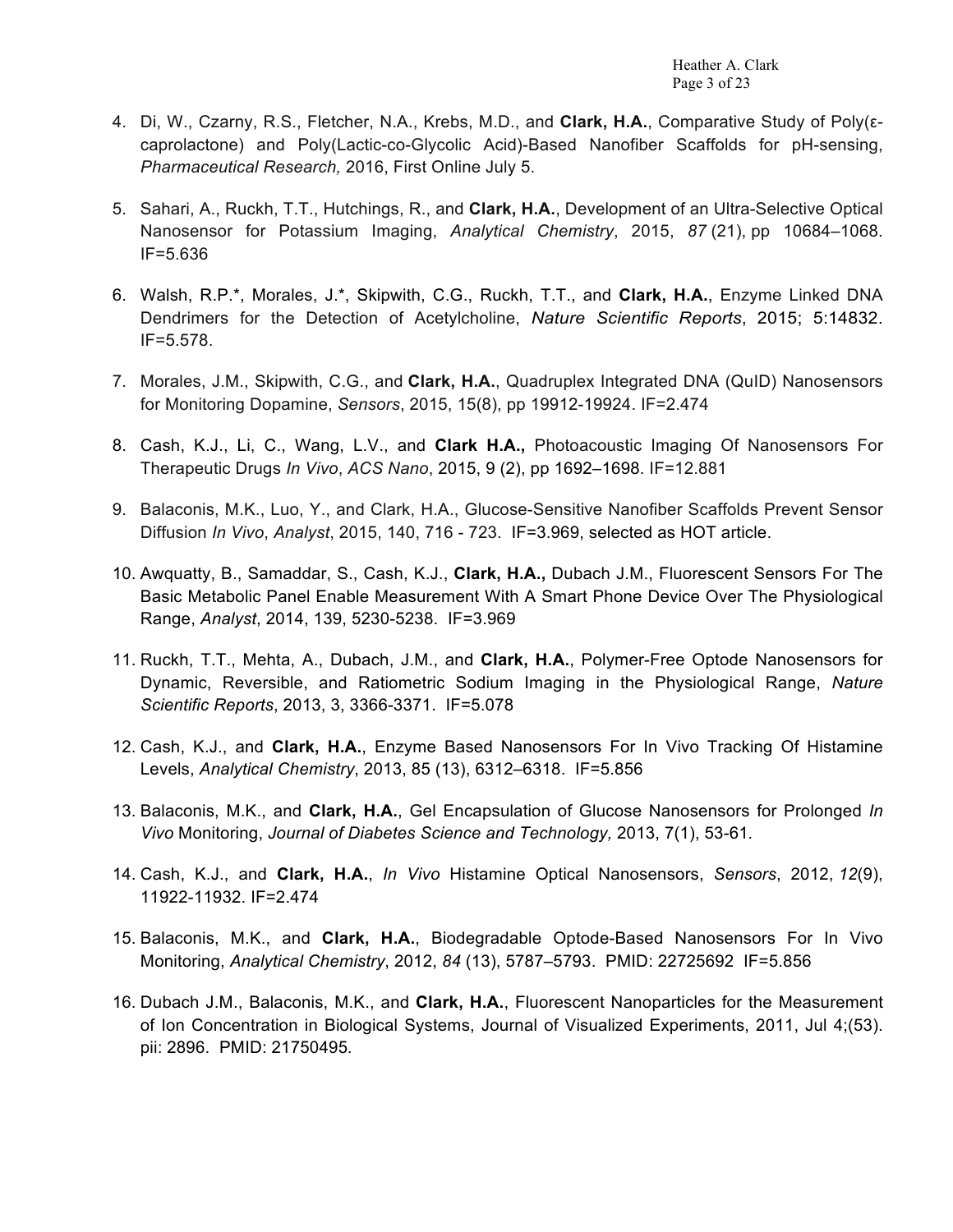- 17. Ozaydin-Ince G., Dubach J.M., Gleason K.K., **Clark H.A.**, Microworm Optode Sensors Limit Particle Diffusion To Enable *In Vivo* Measurements, *Proceedings of the National Academy of Science U S A (PNAS)*, 2011 Feb 15; 108(7): 2656-61. PMID: 21282619 IF=9.681
- 18. Balaconis, M.K., Billingsley, K., Dubach J.M., Cash, K.J., and **Clark, H.A.**, The Design And Development Of Fluorescent Nano-Optodes For *In Vivo* Glucose Monitoring*, Journal of Diabetes Science and Technology*, 2011 Jan 1;5(1):68-75. PMID: 21303627
- 19. Dubach, J.M., Zhang, N., Lim, E., Francis, K.P., and **Clark, H.A.**, *In Vivo* Sodium Concentration Continuously Monitored With Fluorescent Sensors*, Integrative Biology*, 2011 Feb 8;3(2):142-8. PMID: 21088796 IF=4.51
- 20. Billingsley, K., Balaconis, M.K., Dubach, J.M., Zhang, N., Lim, E., Francis, K.P., and **Clark, H.A.**, Fluorescent Nano-optodes for Glucose Detection*, Analytical Chemistry*, 2010, *82* (9), pp 3707– 3713*.* IF=5.856
- 21. J. Varsanik, W. Teynor, J. LeBlanc, **H.A. Clark**, J. Krogmeier, T. Yang, K. Crozier, J. Bernstein, "Sub-Wavelength Plasmonic Readout For Direct Linear Analysis Of Optically Tagged DNA", *SPIE BIOS 2010*, Paper # 7577-26, San Francisco, CA, 23-28<sup>th</sup> Januarv 2010.
- 22. Dubach, J.M., Das, S., Rosenzweig, A., and **Clark, H.A.**, Visualizing Sodium Dynamics in Isolated Cardiomyocytes Using Fluorescent Nanosensors, *Proceedings of the National Academy of Science U S A* (*PNAS)*, 2009; 106 (38); 16145-16150. IF=9.681
- 23. Harjes, D.I., Dubach, J.M., Das, S., Rosenzweig, A., and **Clark, H.A.**, Ion-Selective Optodes Measure Extracellular Potassium Flux in Excitable Cells, *Macromolecular Rapid Communications*  (invited), 2009; 30 (2), 217-221. IF=4.60
- 24. Baxamusa, S.H., Montero, L., Dubach, J.M., **Clark, H.A.**, Borros, S., and Gleason, K.K., Protection Of Sensors For Biological Applications By Photinitiated Chemical Vapor Deposition (piCVD) Of Hydrogel Thin Films, *Biomacromolecules*, 2008; *9* (10); 2857–2862. IF=5.48
- 25. Dubach, J.M., Harjes, D.I., and **Clark, H.A.**, Ion-Selective Nano-Optodes Incorporating Quantum Dots, *Journal of the American Chemical Society*, 2007, *Journal of the American Chemical Society,*  2007; 129 (27); 8418-8419*.* IF=9.91
- 26. Dubach, J.M., Harjes, D.I., and **Clark, H.A.**, Fluorescent Nanosensors for Intracellular Analysis with Improved Lifetime and Size, *Nano Letters*, 2007; 7(6); 1827-1831. IF=13.198
- 27. Jin, L., Millard, A.C., Wuskell, J.P., Dong, X., Wu, D., **Clark**, H.A., and Loew, L.M., Characterization and Application of a New Optical Probe for Membrane Lipid Domains, *Biophysical Journal,* 2006; 90 (7); 2563-2575*.*
- 28. Shnayderman, M.; Mansfield, B.; Yip, P.; **Clark, H. A.**; Krebs, M. D.; Cohen, S. J.; Zeskind, J. E.; Ryan, E. T.; Dorkin, H. L.; Callahan, M. V.; Stair, T. O.; Gelfand, J. A.; Gill, C. J.; Hitt, B.; Davis, C.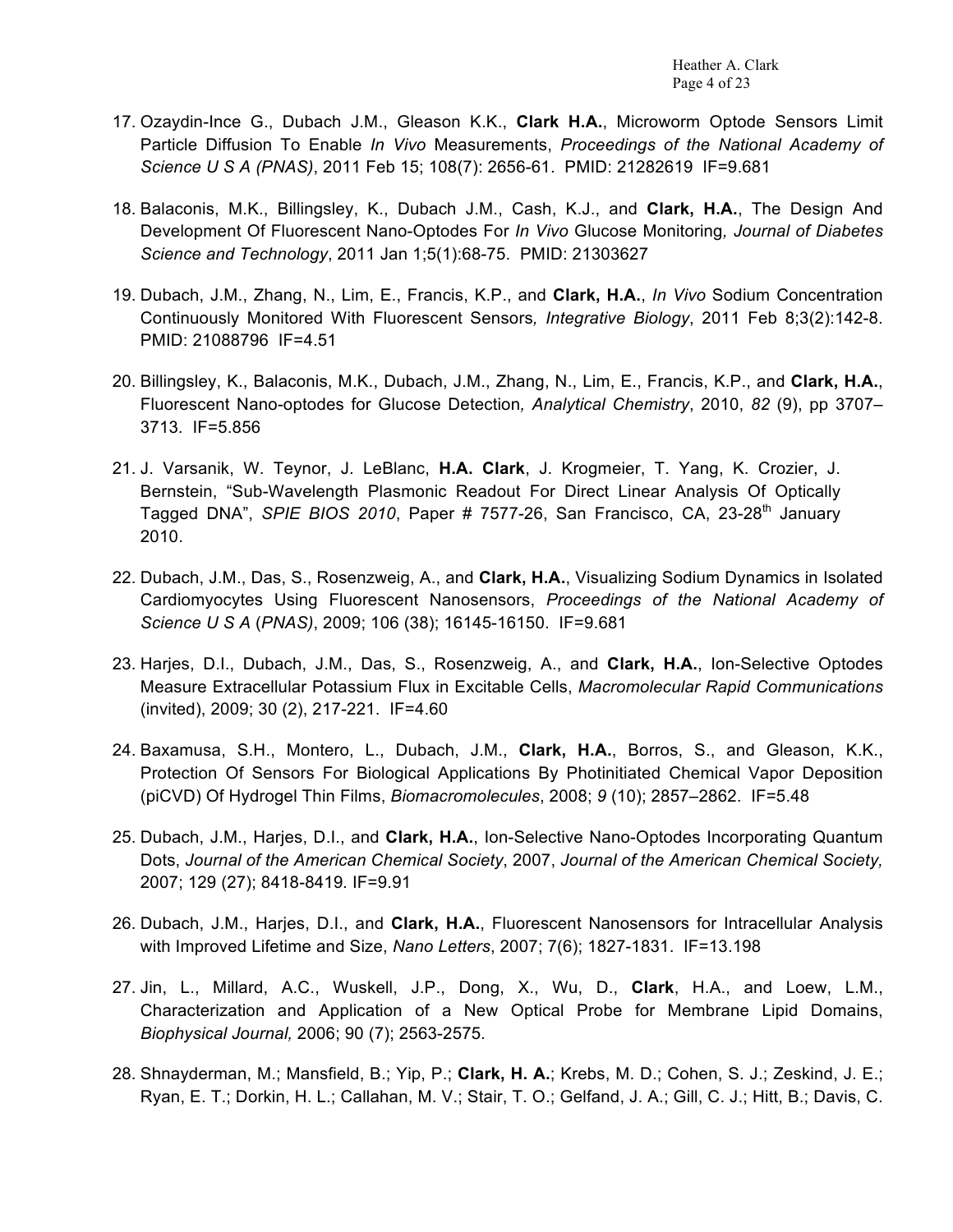E.; Species-Specific Bacteria Identification Using Differential Mobility Spectrometry and Bioinformatics Pattern Recognition, *Analytical Chemistry*, 2005; 77(18); 5930-5937. IF=5.856

- 29. Jin, L., Millard, A.C., Wuskell, J.P., **Clark**, H.A., and Loew, L.M., Cholesterol-Enriched Lipid Domains Can Be Visualized by di-4-ANEPPDHQ with Linear and Nonlinear Optics, *Biophysical Journal*, 2005; 89; L04-6L.
- 30. Brasuel, M., Kopelman, R., Aylott, J.W., **Clark, H.A.**, Xu, H., Hoyer, M., Miller, T.J., Tjalkens, R., Philbert, M.A., Production, Characteristics and Applications of Fluorescent PEBBLE Nanosensors: Potassium, Oxygen, Calcium and pH Imaging Inside Live Cells, *Sensors and Materials*, 2002; 14(6), 309-338.
- 31. Campagnola, P.J., **Clark, H.A.**, Mohler, W.A., Lewis, A. and Loew, L.M., Second Harmonic Imaging Microscopy of Living Cells, *Journal of Biomedical Optics*, 2001; 6(3); 277-286.
- 32. **Clark, H.A.**, Campagnola, P.J., Wuskell, J.P., Lewis, A. and Loew, L.M., Second Harmonic Generation Properties of Fluorescent Polymer-Encapsulated Gold Nanoparticles, *Journal of the American Chemical Society*, 2000; 122(41); 10234-10235.
- 33. **Clark, H.A.**, Merritt, G. and Kopelman, R., Novel Biosensors Using a Gold Colloid Monolayer Substrate, *SPIE Proceedings*, 2000; 3922; 138-146.
- 34. **Clark, H.A.**, Hoyer, M., Philbert, M.A. and Kopelman, R., Optical Nanosensors for Chemical Analysis inside Single Living Cells. Part 1: Synthesis and Characterization, *Analytical Chemistry*, 1999; 71(21); 4831-4836. IF=5.856
- 35. **Clark, H.A.**, Kopelman, R., Tjalkens, R. and Philbert, M.A., Optical Nanosensors for Chemical Analysis inside Single Living Cells. Part 2: Intracellular Sensors for Calcium and pH, *Analytical Chemistry*, 1999; 71(21); 4837-4843. IF=5.856
- 36. **Clark, H.A.**, Hoyer, M., Philbert, M.A., and Kopelman, R., Intracellular Optochemical Nanosensors, *Mikrochimica Acta*, 1999; 131; 121-128.
- 37. Barker, S.L.R., **Clark, H.A.**, Swallen, S.F., Kopelman, R., Tsang, A.W., Swanson, J.A., Development and Applications of Ratiometric and Fluorescence Lifetime Based Biosensors for Detection of Extra- and Intracellular Macrophage Nitric Oxide, *Analytical Chemistry*, 1999; 71(9); 1767-1772. IF=5.856
- 38. Kopelman, R., Miller M.T., Brasuel, M., **Clark, H.A.**, Hoyer, M. and Philbert, M.A., Optochemical Nanosensors for Intracellular Chemical Measurement, *SPIE Proc*, 1999, 3540, 198-205.
- 39. Chen-Esterlit, Z., Peteu, S.F., **Clark, H.A.**, McDonald, W., and Kopelman, R., A Comparative Study of Optical Fluorescent Nanosensors (PEBBLEs) and Fiber Optic Microsensors for Oxygen Sensing, *SPIE Proc*, (1999) 3602, 156-163.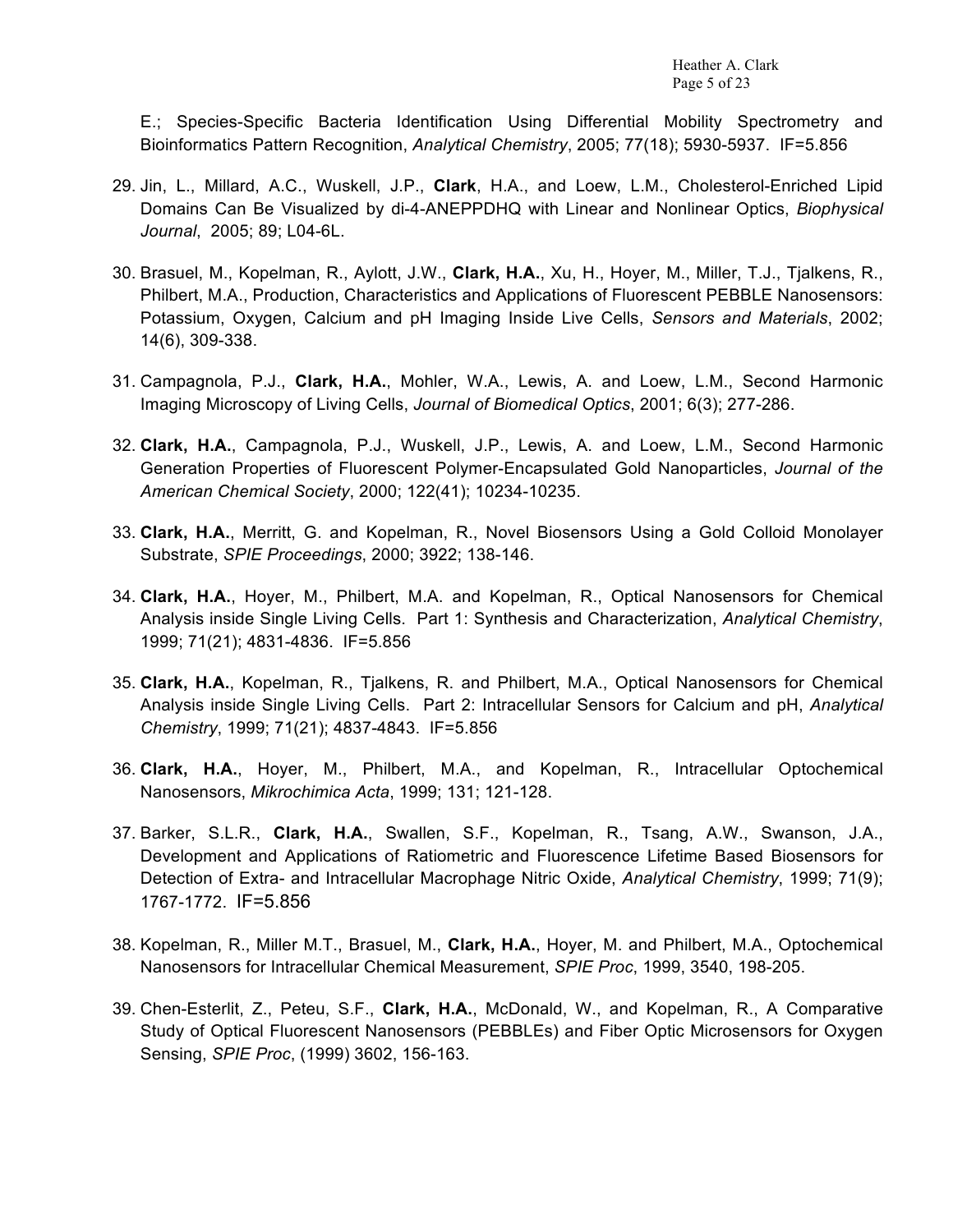40. **Clark, H.A.**, Kopelman, R., et. al., Subcellular Optochemical Nanobiosensors: Probes Encapsulated by Biologically Localized Embedding (PEBBLEs), *Sensors and Actuators B*, 1998; 51; 12-16.

#### **Publications (Book Chapters, Review Articles)**

- 1. Kim, E.H., Chin, G., Rong, G., Poskanzer, K.E., and **Clark, H.A.**, Optical probes for neurobiological sensing and imaging, Accounts of Chemical Research: Special Issue - The Interface of Biology with Nanoscience and Electronics, in review for October submission, [Invited review]
- 2. Rong, G., Corrie, S., and **Clark, H.A.**, In vivo biosensing: progress and perspectives, *ACS Sensors*, 2017, 2 (3), 327-338. [Invited review]
- 3. Ruckh T.T. and **Clark, H.A.**, Implantable Nanosensors: Towards Continuous Physiologic Monitoring, *Analytical Chemistry*, 2014, 86 (3): 1314–1323. [Invited Feature Article]
- 4. Balaconis, M.K. and **Clark, H.A.**, Nanosensors for Biomedicine, in *Frontiers of Nanobiomedical Research*, edited by Prof. Vladimir Torchilin, 2014. [Invited book chapter]
- 5. Dubach JM, and **Clark, H.A.**, Nanosensors, in *The Textbook of Nanoneurosurgery*, edited by Dr. Babak Kateb and Dr. John Heiss, CRC Press, 2013: 203-216. [Invited book chapter]
- 6. Cash, K.J., and **Clark, H.A.**, Nanosensors and nanomaterials for monitoring glucose in diabetes, *Trends Mol Med*. 2010 Dec; 16(12):584-93. [Invited review] IF=10.355
- 7. Brasuel, M., Kopelman, R., Philbert, M.A., Aylott, J.W., **Clark, H.A.**, Kasman, I., King, M., Monson, E., Sumner, J., Xu, H., Hoover, M., Miller T.J., and Tjalkens, R., PEBBLE Nanosensors for Real Time Intracellular Chemical Imaging, in *Optical Biosensors: Present and Future*, F. Ligler and C. Rowe-Tait, Eds., Elsevier (Amsterdam), 2002, 407-536. [Invited book chapter]
- 8. Brasuel, M., Aylott, J.W., **Clark, H.A.**, Xu, H, Kopelman, R., Hoyer, M., Miller, T.J., Tjalkens, R. and Philbert, M., Production, Characteristics and Applications of Fluorescent PEBBLE Nano-Sensors: Potassium, Oxygen, Calcium and pH Imaging Inside Live Cells, in *Sensors and Materials*, S. Barker, Ed., (M.Y.U. KK, Tokyo, Japan), 2002. [Invited Review]
- 9. Barker, S.L.R., **Clark, H.A.** and Kopelman, R., Optochemical Nanosensors for Noninvasive Cellular Analysis", in *Biomedical Diagnostic Science and Technology*, Law, Akmall and Usmani, Eds., Chapter 7, 139-164, Marcel Dekker, Inc. (New York), 2002. [Invited Book Chapter]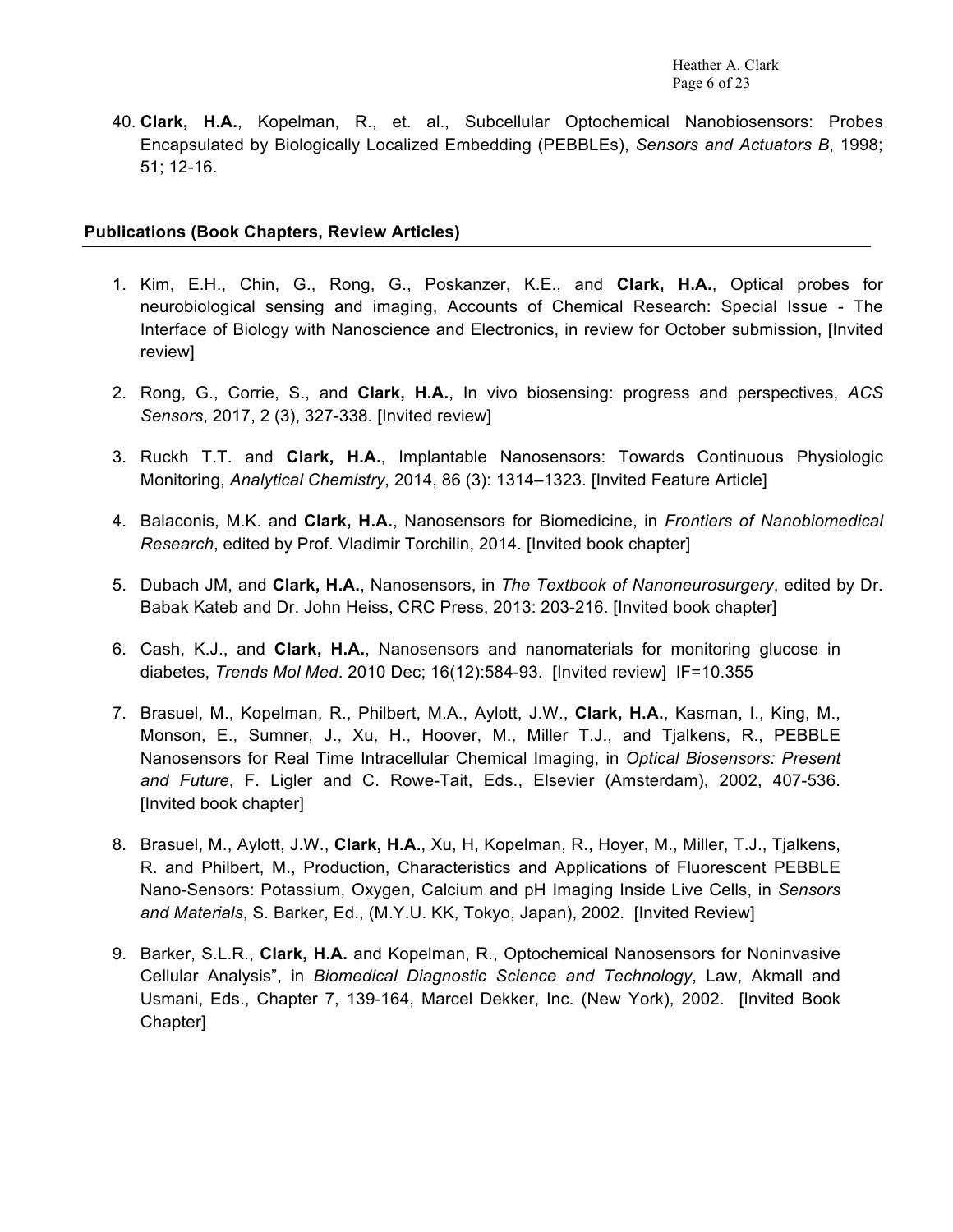- 2. "Enzyme Linked DNA Dendrimers for the Detection of Biological Metabolites", by Ryan Walsh, Jennifer Morales, and Heather Clark; US Provisional Application No. 61/861,194, Date of Filing: August 1, 2013.
- 3. "Compositions And Methods For Measurement Of Analytes", by Tim Ruckh and Heather Clark, et al, U.S. Patent Application No.: 15/030,698, Date of filing: April 20, 2016.
- 4. "Ultrasmall Modular Constructs for Specific and Reversible Ion Concentration Monitoring" by Tim Ruckh and Heather Clark; US Provisional Application No. 61/826,757, Date of Filing: May 23, 2013.
- 5. "Enzymatic Nanosensor Compositions and Methods" by Kevin J. Cash and Heather A. Clark, PCT Application No. PCT/US2013/029396, Date of Filing: March 6, 2013
- 6. "System And Method Enabling Mobile Device To Perform Fluorescent Measurements" by J. Matthew Dubach and Heather Clark; US Patent application, August 2011.
- 7. "Reaction Sensing in Living Cells" by Heather Clark; US Patent # 7,910,065, 2011.
	- a. DIV 12/580,749 Filed 10/16/2009 which is pending, claims the benefit of 11/522,169
	- b. PCT PCT/US2006/036040, Filed Sept. 15, 2006
	- c. EP App. # 06851882.8, Filed April 16, 2008
	- d. JP Japan App. # 2008-545,580, Filed March 19, 2008
	- e. CA Canada App. #2,623,597, Filed Sept. 15, 2006
- 8. DIV "High Throughput Optical Sensor Arrays for Drug Screening" by Heather Clark, et al.; App. #12/579,983, Filed 10/15/2009
- 9. "ION-Selective Quantum Dots" by Heather Clark, et al.; App. #11/888,663, Filed 7/31/2007, Published 6/5/2008, US-2008-0131909-A1
	- a. PCT PCT/US2007/017189 (Quantum Dot Based Fluorescent ION-Sensor)
	- b. EP 07836404.9
- 10. "Intracellular Nanosensors and Methods for Their Introduction Into Cells" by Heather Clark, et al.; App. #12/287,937, Filed 10/14/2008, Published 6/4/2009, US-2009-0142274-A1
	- a. PCT "Endosome-Disrupting Compositions and Conjugates" by Heather Clark, et al; App. # PCT/US2009/003531, Publication WO 2009/151627
- 11. "Sensors for the Detection of Diols and Carbohydrates" by Heather Clark; App. # 12/156,959, Filed 6/6/2008; Published 6/18/2009, 2009-0155183 A1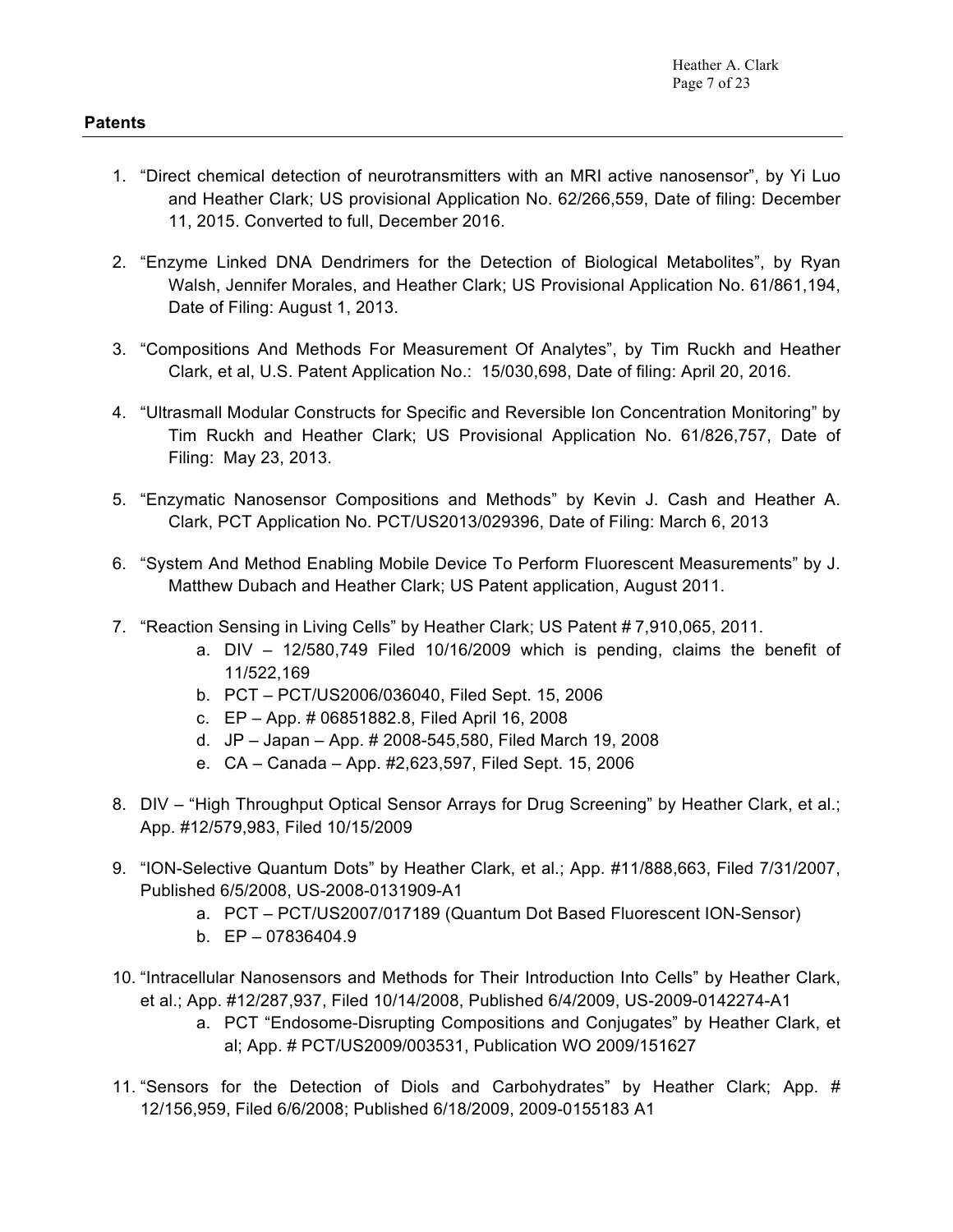- a. PCT PCT/US2008/007108, Filed June 6, 2008
- b. EPO App. #8768184.7
- c. AU Austria, App. #2008262388
- d. CA Canada, App. #2690304
- e. JP Japan, App. #2010511199
- 12. "Coated Sensors and Methods Related Thereto" by Heather Clark, et al.; App. #12/584,528, Filed 9/8/2008
	- a. PCT PCT/US09/05065, App. Filed 9/8/2009
- 13. "Optical Sensors for the Detection of Nitric Oxide", Kopelman, R., Barker, S.L.R., Clark, H.A., US Patent #6,636,652, 2003.
- 14. "Optical Fiberless Sensors", Kopelman, R., Clark, H.A., and Philbert, M., US Patent #6,379,955, 2002.
- 15. "Optical Sensors for the Detection of Nitric Oxide", Kopelman, R., Barker, S.L.R., Clark, H.A., US Patent #6,272,262, 2001.
- 16. "Optical fiberless sensors for analyzing cellular analytes", Clark, H.A., Kopelman, R., et.al. US Patent #6,143,558, 2000.
- 17. "Optical sensors for the detection of nitric oxide", Kopelman, R., Barker, S.L.R., Clark, H.A., US Patent #6,002,817, 1999.
- 18. "Targeted Fiberless Photonic Effectors", Kopelman, R., Aylott, J., Clark, H.A., Monson, E. and Philbert, M., U.S. Patent (resubmitted November 2001), Serial No.: 09/336,314.

## **Media (Selected)**

- The Atlantic: Implant Two Nanosensors and Call Me in the Morning, July 2015, http://www.theatlantic.com/sponsored/qualcomm/the-space-within/482/
- MIT Tech review: What are the Prospects for Flexible Biosensors?, June 2015, http://www.technologyreview.com/readerquestion/538826/what-are-the-prospects-forflexible-biosensors/
- Science: Biosystems Nanotechnology: Big Opportunities in the Science of the Small, November 14, 2015 p.870-873.
- CNN.com: Bionic fashion: Wearable tech that will turn man into machine by 2015, July 2013
- C&ENews: Tracking Histamine Levels With Glowing Nanosensors, June 2013
- Chemical Heritage Foundation: Rad Tats, August 2012
- BBC Horizon, February 2012
- Reader's Digest, February 2012.
- CNN Live Interview: The Big I, August 2011.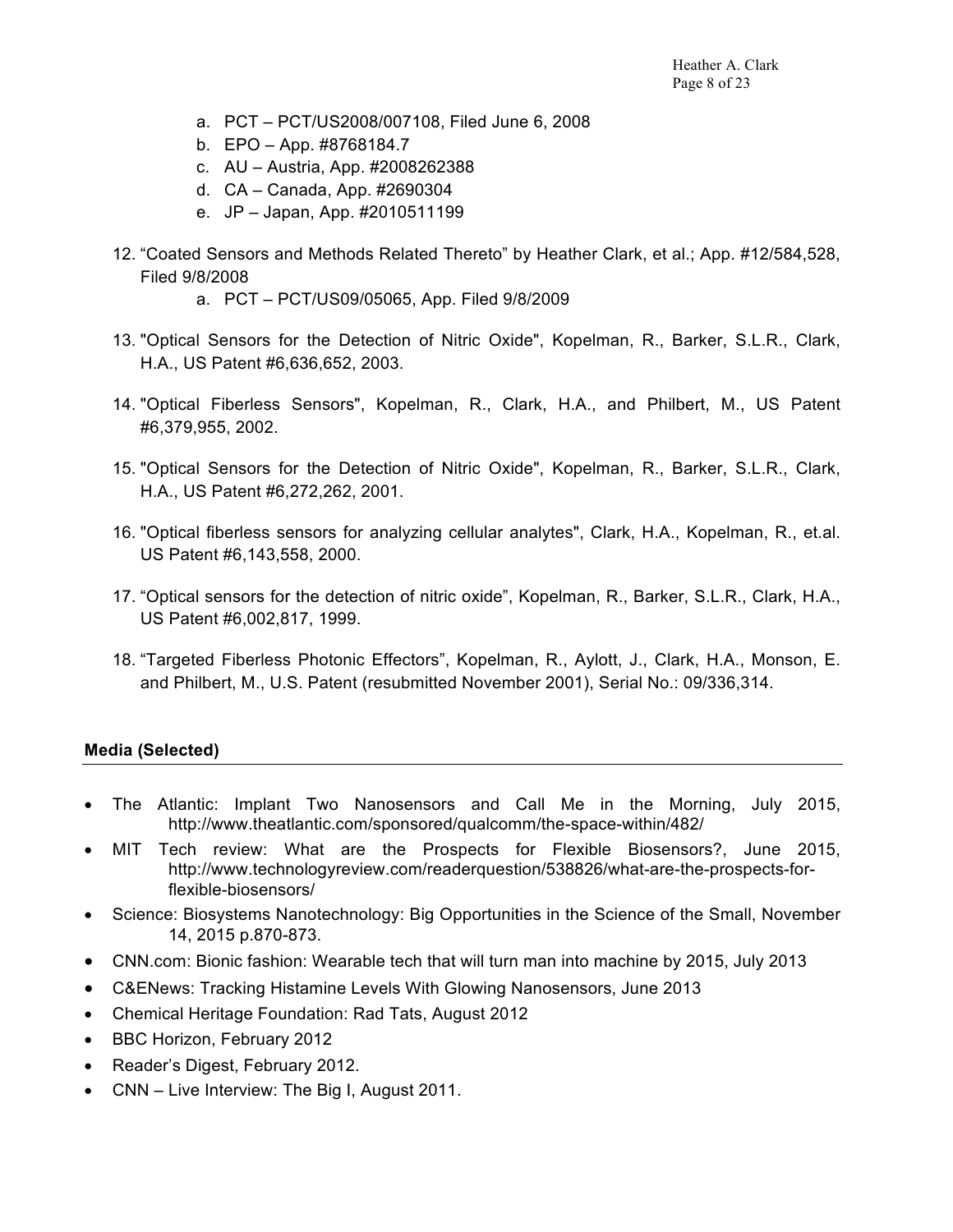- Wall Street Journal, August 2011.
- WIRED: Digital Tattoo Gets Under Your Skin to Monitor Blood, August 2011.
- Technology Review: Tattoo Tracks Sodium and Glucose via an iPhone, August 2011.
- Nanooze, NSF sponsored news for kids, April 2010.
- CNBC news, dLife: 2010.
- MSNBC: Tiny tattoos could help diabetics ditch needles: http://www.msnbc.msn.com/id/33831728/ns/health-diabetes/
- WBZ TV: Tattoos Offer Diabetics Needle-Free Glucose Check: http://wbztv.com/local/tattoo.sensor.diabetics.2.946132.html
- Earth and Sky podcast (broadcast on NPR): http://www.earthsky.org/radioshows/53238/nanotechtattoo-might-help-diabetics
- "The Glucose-Monitoring Tattoo", MIT Technology Review, 2009
- "Skin Art with a Purpose", The Boston Globe, 2009
- "Nano Ink Tattoo Could Monitor Diabetes", Discovery Channel News, 2009
- "Nano-optode sensors are brighter than QDs and biocompatible", Jennifer Griffiths, *Analytical Chemistry*, September 1, 2007
- "A PEBBLE in your cell", Celia Henry, *Analytical Chemistry*, January 1, 1998, p. 24A
- "Getting an Inside Look at Cells' Chemistry", Kevin Boyd, *Science*, March 20, 1998, v. 279, p. 1855.
- "Cellular Pebble-Dash", *The Economist*, April 11, 1998, p. 64
- "Sensors Show Cell Biochemistry", *R&D Magazine*, May 1998, p. 15

## **Invited Presentations/Seminars**

- Pittcon, ACS Sensors Symposium, Orlando, FL, February 2018
- Tufts CTSI, Translational Research Day, Boston, November 2017
- Wayne State University, Pharmaceutical Sciences Department, March 2017
- Pittcon, Chicago, IL, March 2017
- University of Minnesota, Department of Chemistry, October 2016
- University of Arizona, Department of Chemistry, November 2016
- Oz Nano, Sydney, Australia, June 2016
- Pittcon, Atlanta, GA, March 2016
- Pacifichem, Honolulu, HI, December 2015
- ETH Zurich, Department of Biosystems Science & Engineering, November 2015
- Vanderbilt Frontiers of Biomedical Imaging Science conference, May 15, 2015
- UNC/NC State, Bioengineering Department, March 31, 2015
- Northeastern University, Bioengineering Department, March 23, 2015
- Pittcon, New Orleans, LA 2015 (postdoc presented)
- University of Wisconsin, Biomedical Engineering Departemnet, January 26, 2015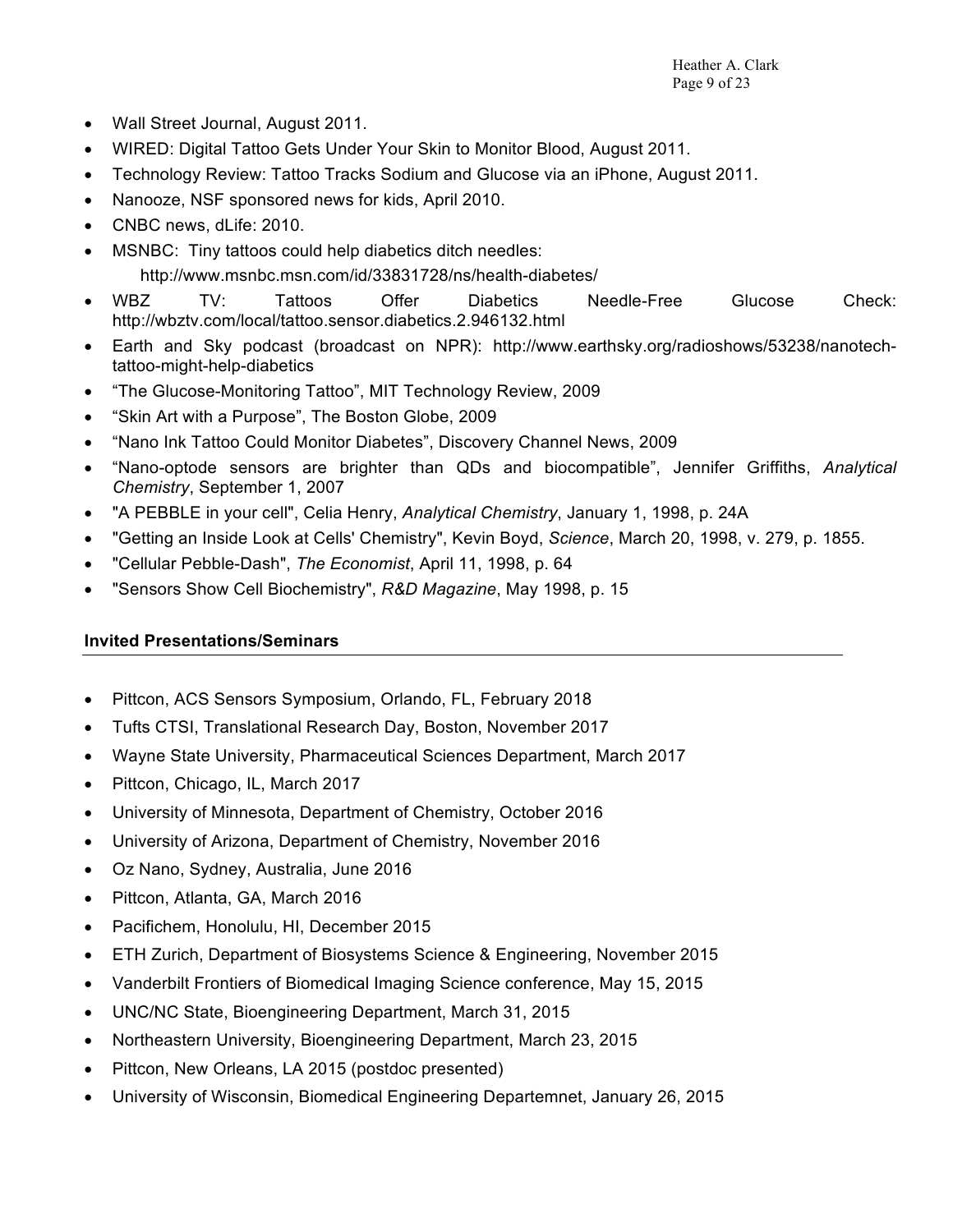- DARPA ElectRx Proposer's Day Meeting, Washington DC, December 16, 2014
- Matrafured International Conference on Electrochemical Sensors, Budapest, Hungary, June 2014
- Pittcon, Chicago IL, March 2014
- Photonics West, San Francisco CA, February 2014
- Boston University, Mechanical Engineering Department, November 2013
- Tufts Medical School, Dept of Psychiatry Grand Rounds, October 2013
- Tufts Medical School, Department of Immunology, May 2013
- DARPA IVN, San Diego, CA, April 2013
- Nanotechnology for Defense Conference, Las Vegas, NV, August 2012
- ASAIO, San Francisco, CA, June 2012
- PittCon, Orlando, FL, March 2012
- NanoDays, Museum of Science, Boston, MA, April 2012
- Cardiac Grand Rounds, MGH, May 2012
- Revolutionaries for Global Health Summit, Newton, MA, May 2012
- Pharm Sci Showcase, 2011, 2012
- Biomethods Boston, Boston, July 2011.
- Caliper LS Users Group, Boston, May 2011.
- NanoDays, Smithsonian Institute, Washington DC, April 2011.
- Heart Rhythm Society, San Francisco, CA, May 2011.
- International Brain Mapping & Intraoperative Surgical Planning Society, Bethesda, MD, May 2010.
- NanoBio symposium, University of South Florida, March 2010 (plenary speaker)
- Nanosensor Diabetes Technology Meeting, November 2009, San Francisco CA
- Society for Women Engineers, Boston Chapter, September 22, 2009, Cambridge MA.
- DARPA DSRC workshop, March 27, 2009, Cambridge MA
- Natick Labs, May 6, 2009.
- Seminar in the Sukatme lab, BIDMC, April 24, 2009.
- Seminar in the Walsworth lab, Harvard Physics, January 16, 2009.
- LEOS Biophotonics, Newport Beach, CA, November, 2008.
- FACSS, Reno, NV, September 29, 2008.
- Boston University BME seminar, Boston, MA, March 2008.
- Wellman Center for Photomedicine, Boston, MA, August 2007
- Advanced Technologies in the Neurosciences, Cambridge, MA, October 2005.

## **Conference Presentations, featuring student or postdoc as presenter**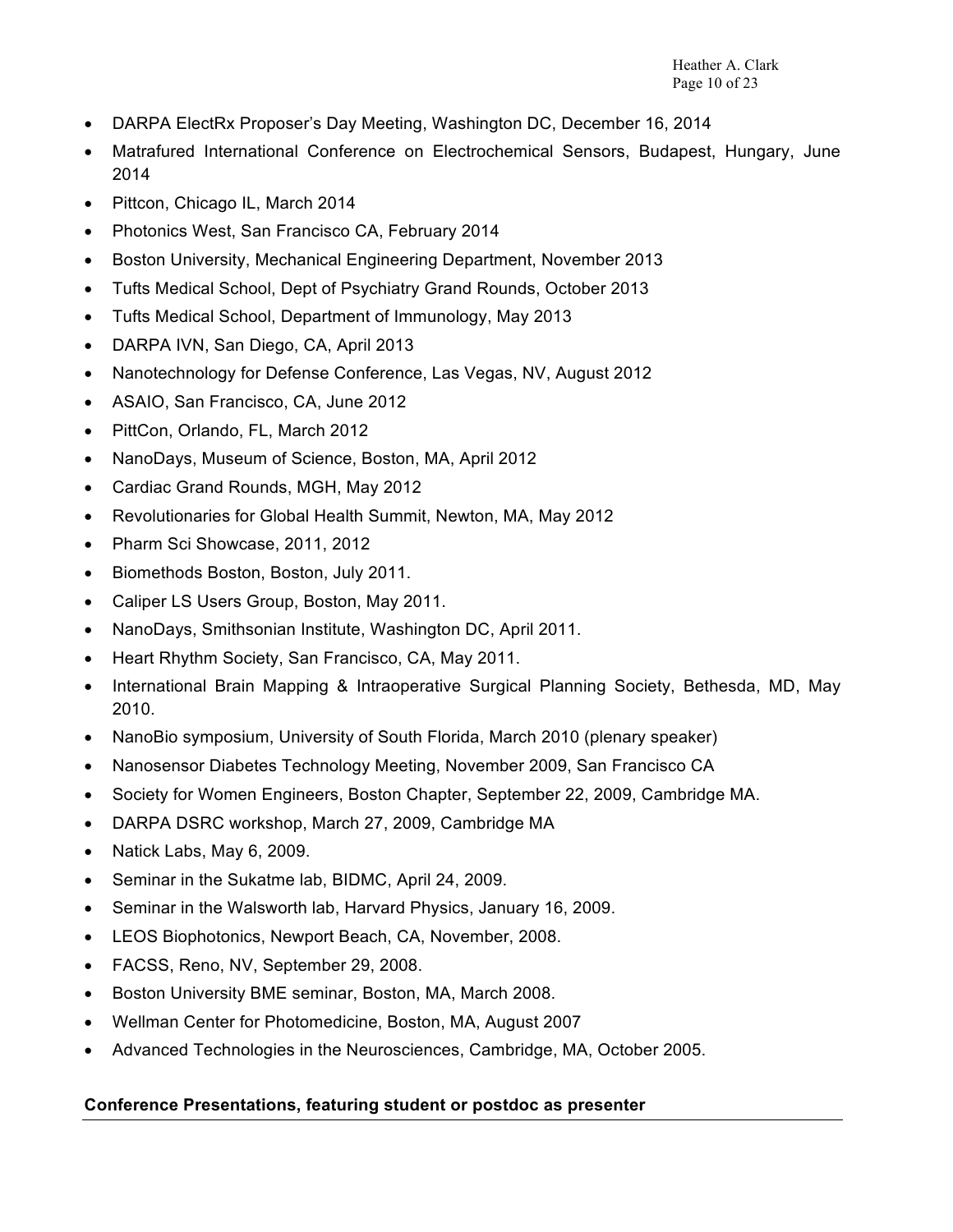- Wenjun Di, In vivo chloride-selective nanosensors, MRS, Boston, MA 2015
- Kevin Cash, In vivo biosensor applications for polymeric nanosensors, Matrafured International Conference on Electrochemical Sensors, Budapest, Hungary, June 2014
- Kevin Cash, GRC Biosensors, Providence, Rhode Island, June 2014
- Kevin Cash, SLAS, San Diego, CA, May 2014
- Tim Ruckh, Polymer-Free Optode Nanosensors for Dynamic, Reversible, and Ratiometric Physiological Sodium Imaging, SLAS, San Diego, CA, May 2014
- Chris Skipwith, Measurement of Megakaryocyte-Released Serotonin by Ratiometric Enzyme-Based Phosphorescent Nanosensors, DARPA ElectRx Proposer's Day Meeting, Washington DC, December 2014
- Chris Skipwith, Measurement of Megakaryocyte-Released Serotonin by Ratiometric Enzyme-Based Phosphorescent Nanosensors UNCF/Merck, Bethesda, MD, July 2014
- Chris Skipwith, Measurement of Megakaryocyte-Released Serotonin by Ratiometric Enzyme-Based Phosphorescent Nanosensors Ford Foundation, Irvine, CA, October 2014
- Kevin Cash, In vivo biosensor applications for polymeric nanosensors, Biomedical Engineering Society, September 2013, Seattle, WA (poster)
- Tim Ruckh, Polymer-Free Optode Nanosensors for Dynamic, Reversible, and Ratiometric Physiological Sodium Imaging. Biomedical Engineering Society, September 2013, Seattle, WA (poster)
- Tim Ruckh, Red-Emitting Sodium Nanosensors: A New Tool for Electrophysiology. Society for Laboratory Automation and Biological Screening, January 2013, Orlando FL
- Tim Ruckh, Nanosensors designed to image intracellular ion fluxes in excitable cells. Gordon Research Conference – Biomaterials and Tissue Engineering, July 2013, Holderness NH
- Tim Ruckh, Red-Emitting Nanosensors to Measure Sodium Ratiometrically. Biomedical Engineering Society, September 2013, Seattle WA
- Mary Balaconis, *"*Biodegradation Enhances Biocompatibility in Optode-Based Nanosensors", Invited presentation, Pittcon, March 2012, Orlando FL
- Kevin Cash, *"*Biosensor applications for polymeric nanosensors", Biosensors World Congress, May 2012, Cancun Mexico
- Kevin Cash, *"*Biosensor applications for polymeric nanosensors", AIChE, November 2012, Pittsburgh PA
- Matt Dubach, *"*Optical sensors for in vivo monitoring of ions and small molecules", Nanotech, June 2011, Boston MA
- J.L. Yague*, "*Fabrication of nanostructured microworms for sensor applications", Nanotech, June 2011, Boston MA
- Mary Balaconis, *"*Biocompatable and Biodegradable Fluorescent Sensors", Pittcon, March 2011, Atlanta GA
- Kevin Cash, *"*Biosensor Applications for Polymeric Nanosensors", AIChE, October 2011, Minneapolis MN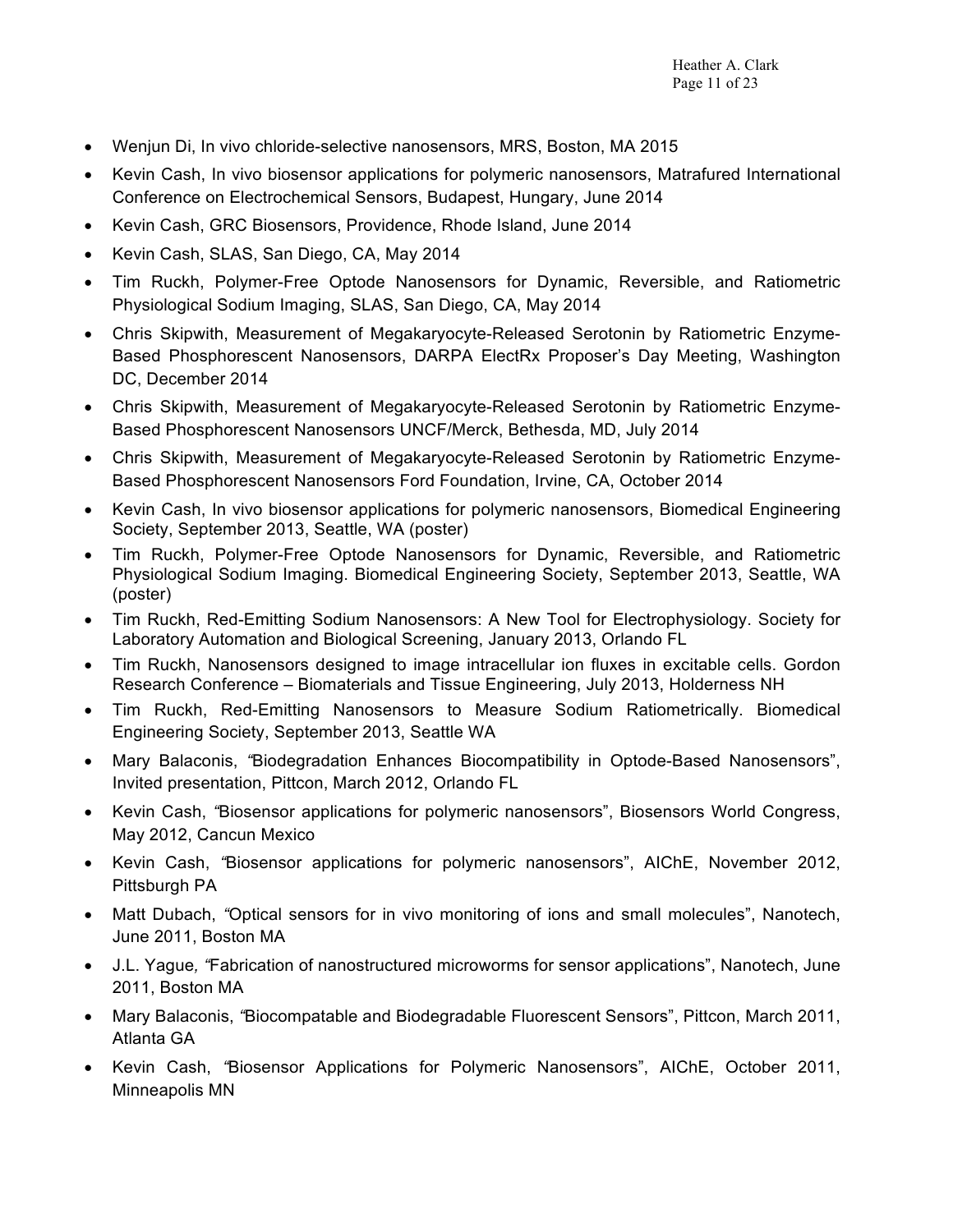• Matt Dubach, "Optical Nanosensors for Imaging Sodium Dynamics during Action Potential Propagation", PittCon, March 2010, Orlando FL

#### **Conference Presentations, featuring PI as presenter**

- "Biosensor applications for polymeric nanosensors", NT4D, August 2012, Las Vegas, NV
- "Fluorescent Nanosensor "Tattoos" for Monitoring Glucose Levels *In Vivo*", PittCon, March 2010, Orlando, FL
- "In vivo Glucose Monitoring with Fluorescent Nanoparticle Sensors", March, 2009, PittCon Chicago IL
- "Sodium Nanosensors Fluorescently Monitor Sodium Dynamics in Isolated Cardiomyocytes", March 2009, Pittcon Chicago IL
- "Novel Intracellular Sodium Nanosensors to Study Sodium Dynamics in Cardiomyocytes", American heart association, November 10, 2008 New Orleans, LA
- "Fluorescent Nanosensors For Intracellular Ion Measurements", Harvard Center for Brain Science retreat May 22, 2009 (poster).
- "Cardiomyocyte Pacing Detected by Intracellular Sodium Flux using Sodium Selective Nanosensors", Heart Rhythm, May 14, 2009 (poster).
- "Minimally Invasive Optical Monitoring of Electrolyte Levels (Electrolyte Tattoo)", October 2008,
- "Nanosensors for the Measurement of Sodium Flux During Action Potentials", March 6, 2007, Pittcon New Orleans, LA.
- "Novel Optical Biosensor Arrays for Toxicity Screening in Drug Discovery", Pittcon, March, 2006.
- "Optical Sensors for the Monitoring of Enzymatic Reactions for Drug Screening in Neurodegenerative Disease", Pittcon, March, 2006.
- Biophysical Society, 2001, Boston, MA.
- Pittcon 99, Orlando, FL, March 1999
- FACSS (2 presentations), Austin, TX, October 1998
- Pittcon, New Orleans, LA, March 1-6, 1998
- Pittcon, Atlanta, GA, March, 1997.
- Anachem 97, Livonia, MI, November 13, 1997
- FACSS, Providence, RI, October 26-30, 1997
- Pittcon. Chicago, IL, March 1996.

#### **Collaborators (present and past)**

- Tayyaba Hasan, MGH, Boston MA
- Akita Innovations, LLC, Billerica MA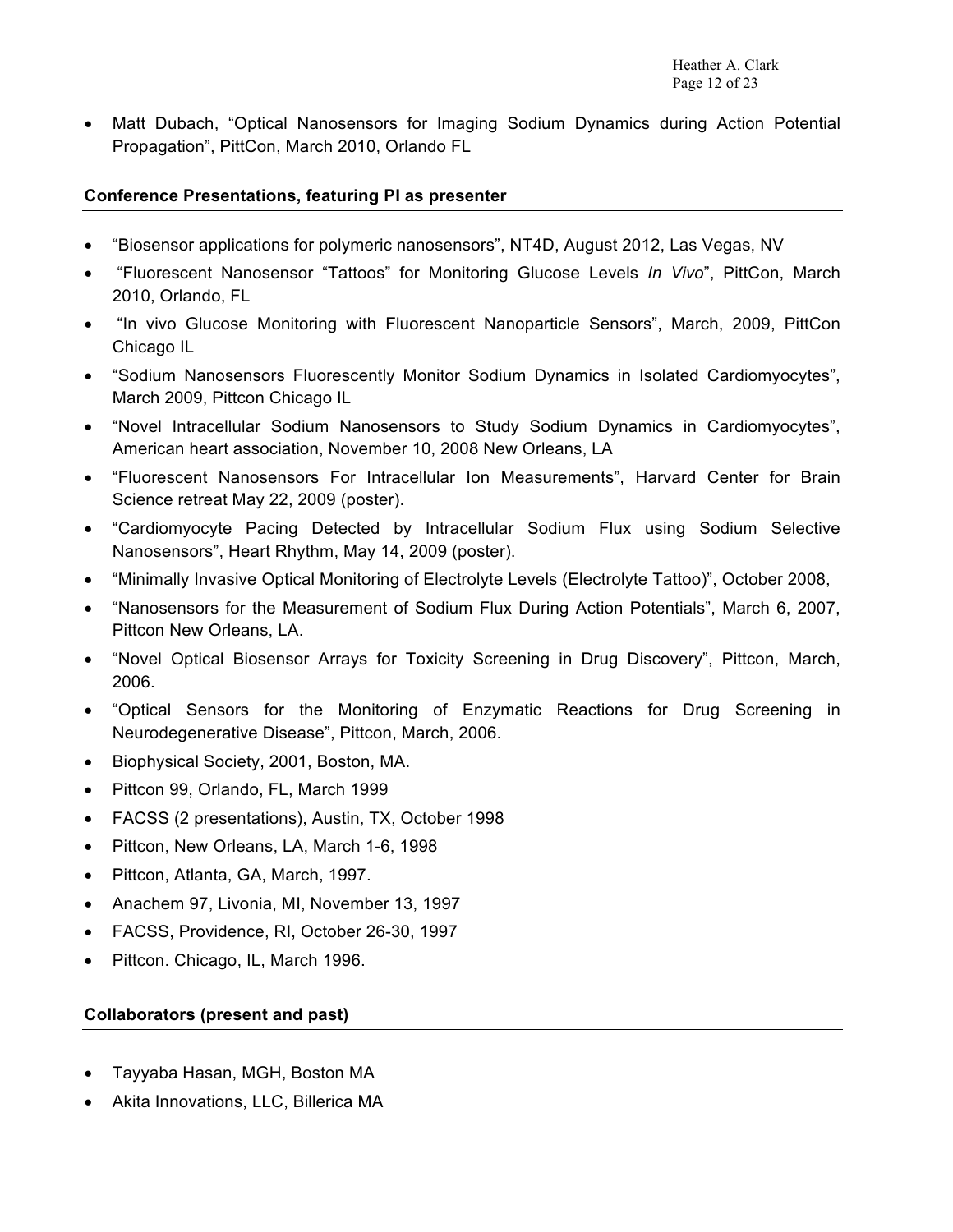- Simon Corrie, Monash University, Melbourne Australia
- Kris Thurecht, Queensland University, Brisbane Australia
- Kira Poskanzer, Department of Biochemistry & Biophysics, UCSF, San Francisco CA
- Bernardo Sabatini, Neurobiology, Harvard Medical School, Boston MA
- Lihong Wang, Biomedical Engineering, Washington University in St. Louis, St. Louis, MO
- Polina Anikeeva, Materials Science, MIT, Cambridge MA
- Vladimir Bulovic, Electrical Engineering, MIT, Cambridge MA
- Mark Niedre, Department of Bioengineering, Northeastern University, Boston MA
- James Monaghan, Biology, Northeastern University, Boston MA
- Allison Dennis, Bioengineering, Boston University, Boston MA
- Melissa Krebs, Biomedical Engineering, Colorado School of Mines, Golden CO
- Jussi Saukkonen, Pulmonary, VA Medical Center, Boston MA
- Meni Wanunu, Physics, Northeastern University, Boston MA
- Alex Makriyannis, Center for Drug Discovery, Northeastern University, Boston MA
- Karen Gleason, Chemical Engineering, MIT, Cambridge MA
- Tony Rosenzweig, Cardiac Biology, Beth Israel Deaconess Medical Center, Boston MA
- David Milan, Cardiovascular Research Center, Massachusetts General Hospital, Boston MA
- Kevin Francis, Caliper LS, Alameda CA
- Vikas Sukhatme, Department of Medicine, Beth Israel Deaconess Medical Center, Boston MA

#### **Competitive Research Funding**

#### *Pending Support*

Title: Optical Nanosensors Detect Neurotransmitter Release in the Peripheral Nervous System Sponsor:  $NIH/NIBIB - 8<sup>th</sup>$  percentile Grant Number: R01 EB024186 Performance Period: April 1, 2018 – March 31, 2023 PD/PI: Heather Clark (in collaboration with Mark Niedre)

## *Current Support*

Title: Optical Nanosensors for Direct Photoacoustic Imaging of Cytokines Sponsor: DARPA BTO Performance Period: July 26, 2016 – February 28, 2018 PI: Heather Clark (in collaboration with Tayyaba Hasan and Akita Innovations, LLC)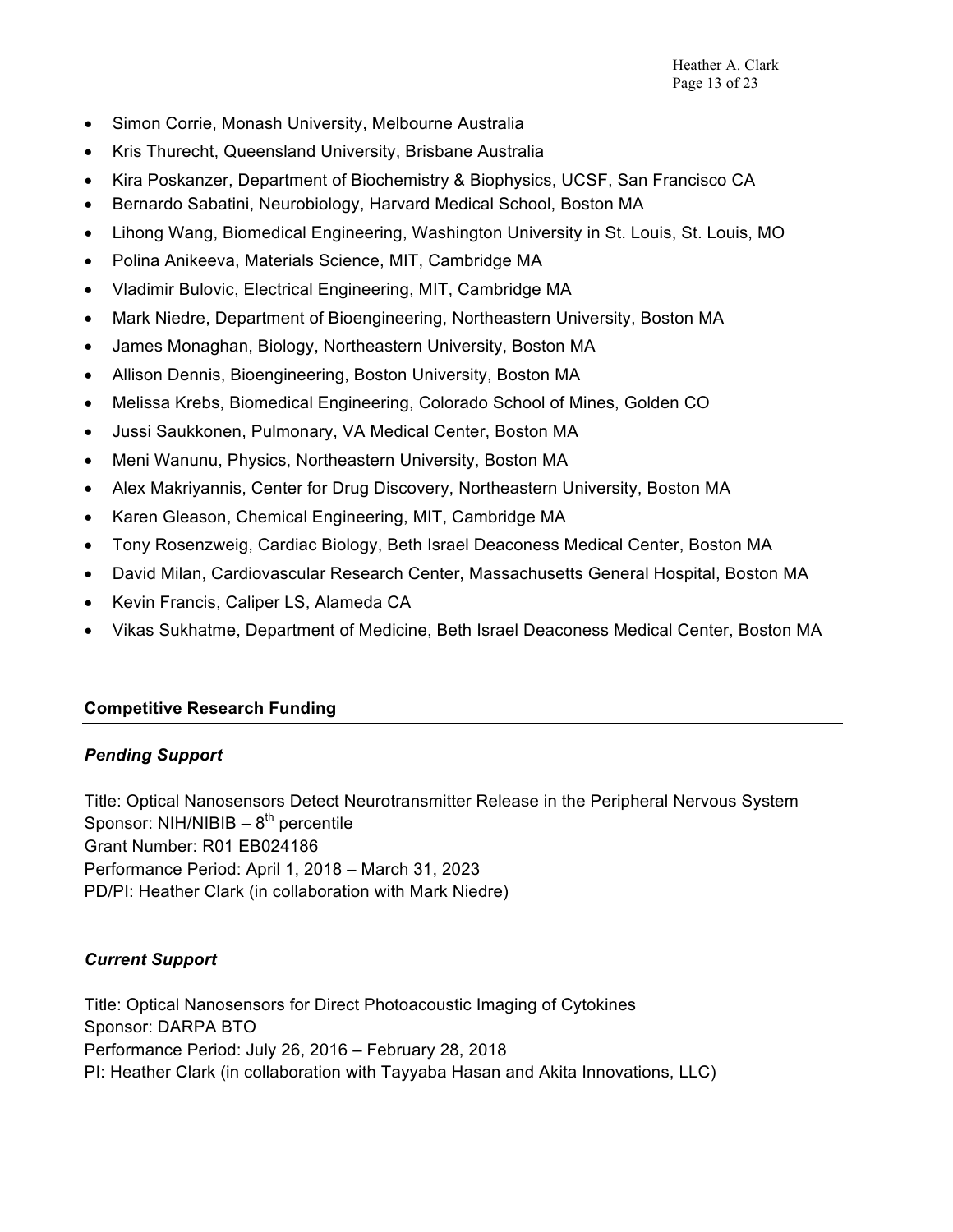Title: Optical Nanosensors Detect Neurotransmitter Release in the Peripheral Nervous System Sponsor: NIH/NCATS Grant Number: 1 OT2 OD024909 Performance Period: September 11, 2017 – August 31, 2019 PI: Heather Clark (in collaboration with James Monaghan)

Title: Polymer-Free Nanosensors for Monitoring Biochemical Dynamics in Dendritic Spines Sponsor: NIH/NINDS  $($ R01 $)$  – 3<sup>rd</sup> percentile Grant Number: 5R01NS081641 Performance Period: 6/01/2013 – 3/31/2018, anticipated NCE to 3/31/2019 PI: Heather Clark

## *Completed Support*

Title: Fluorescent DNA-Dendrimer Nanosensors for Dopamine Sensing Sponsor: National Science Foundation Graduate Research Fellowship Fellow ID#: 2014182231 Performance Period: 6/1/14 – 5/31/17 PI: Jennifer Morales Role: Mentor

Title: Circulating Red Blood Cell Based Biosensors Sponsor: NEU Office of the Provost (internal) Performance Period: 7/1/16 – 9/30/17 PI: Mark Niedre/Heather Clark

Title: The NanoClinical Analyzer: Phase I Sponsor: Anonymous Corporate Performance Period: 1/1/2014 – 6/30/2014, NCE 12/31/16 PI: Heather Clark

Title: Lighting Up the Chemistry of the Brain: Nanosensors Monitor Neurotransmitter Release Sponsor: US Army - DARPA Young Faculty Award Grant Number: D12AP00246 Performance Period: 7/1/12 – 6/31/14, NCE to 12/31/2014 PI: Heather Clark

Title: A Platelet Mimetic-Based Approach to Detect Markers of Restenosis Sponsor: Ford Foundation Postdoctoral Fellowship, The National Academies Performance Period: 6/1/14 – 2/28/15 PI: Christopher Skipwith Role: Mentor

Title: A Platelet Mimetic-Based Approach to Detect Markers of Restenosis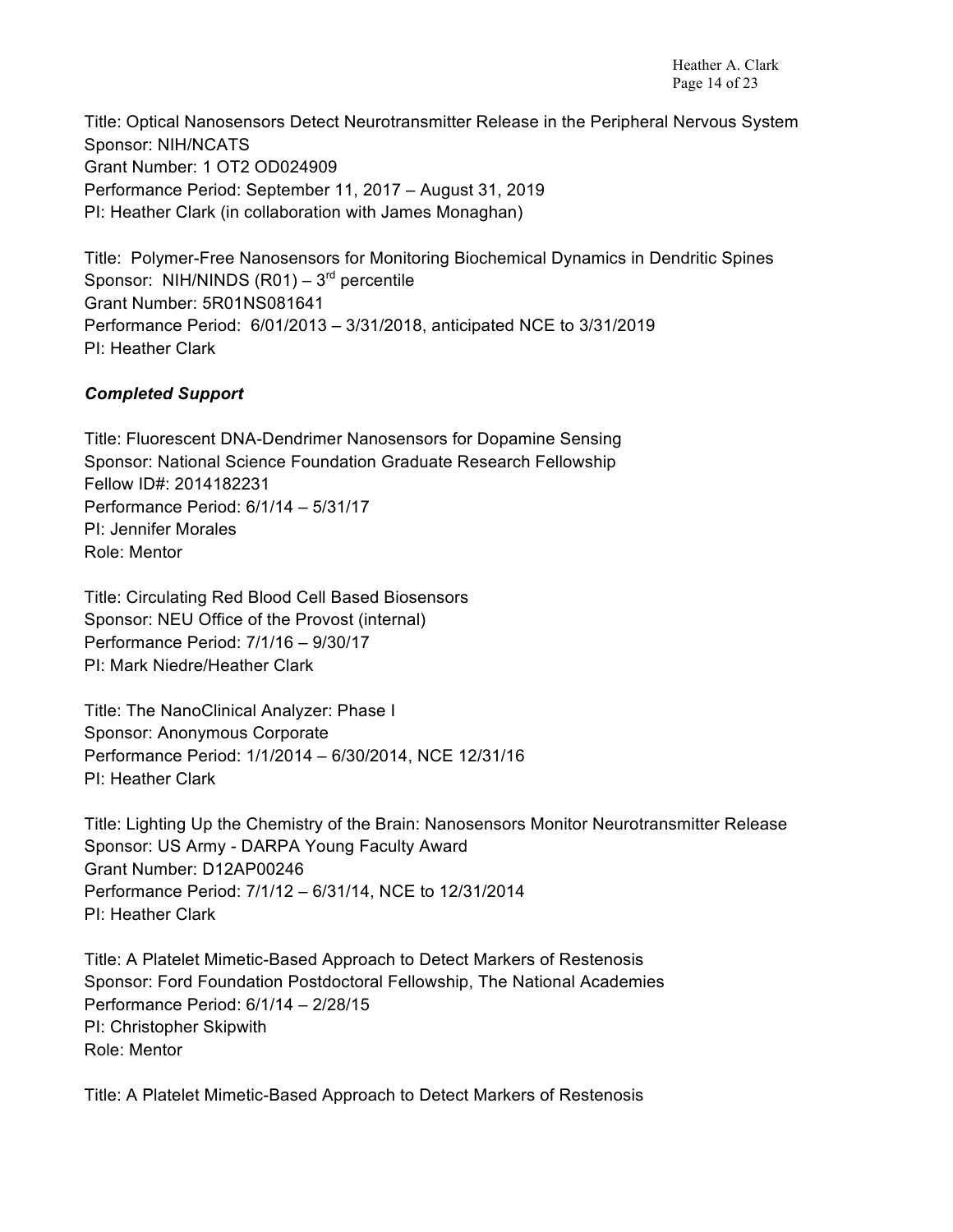Sponsor: UNCF/Merck Postdoctoral Science Research Fellowship Performance Period: 3/1/15 – 2/28/17 PI: Christopher Skipwith Role: Mentor

Title: Nanosensors for monitoring biophysical signaling during tissue regeneration Sponsor: NEU Office of the Provost (internal) Performance Period: 7/01/13 – 6/30/14, NCE to 9/30/2014 PI: James Monaghan Role: co-PI

Title: Ion Selective Quantum Dots for Intracellular Mapping of Sodium Sparks in Cardiac Myocytes Sponsor: NIH/NIGMS  $(R01) - 17<sup>th</sup>$  percentile Performance Period: 4/01/2008 – 4/30/2013 NCE to 4/30/2014 PI: Heather Clark

Title: PUNQs: Photostable Ultrafast Nanoptode Quantum Dots for Imaging Na in Dendrites Sponsor: NIH/NIBIB - Ruth L. Kirschstein NRSA for Individual Postdocs (F32) Grant Number: F32EB015847 Performance Period: 8/1/12 – 7/31/14 PI: Tim Ruckh Role: Mentor

Title: Nanosensors for in vivo photoacoustic monitoring of drug concentrations Sponsor: NIH/NIBIB - Ruth L. Kirschstein NRSA for Individual Postdocs (F32) Performance Period: 4/1/12 – 3/31/15 PI: Kevin Cash

Title: Bio-Optical Sensor Platform for Patient Monitoring Sponsor: GE Global Research Performance Period: 1/1/12 – 6/30/12 PI: Heather Clark

Title: Smartphone Fluorescent Chem8 Sponsor: NASA Performance Period: 6/1/12 – 11/30/12 PI: Heather Clark (sub contract from Prime: IONU Biosystems)

Title: Nanosensors for imaging sodium fluxes in dorsal horn interneurons Sponsor: Burroughs Wellcome Fund 2013 Collaborative Research Travel Grant Performance Period: 11/1/2013 and 5/1/2014 PI: Tim Ruckh Role: Mentor Note: we declined this funding due to contractual issues with NIH F32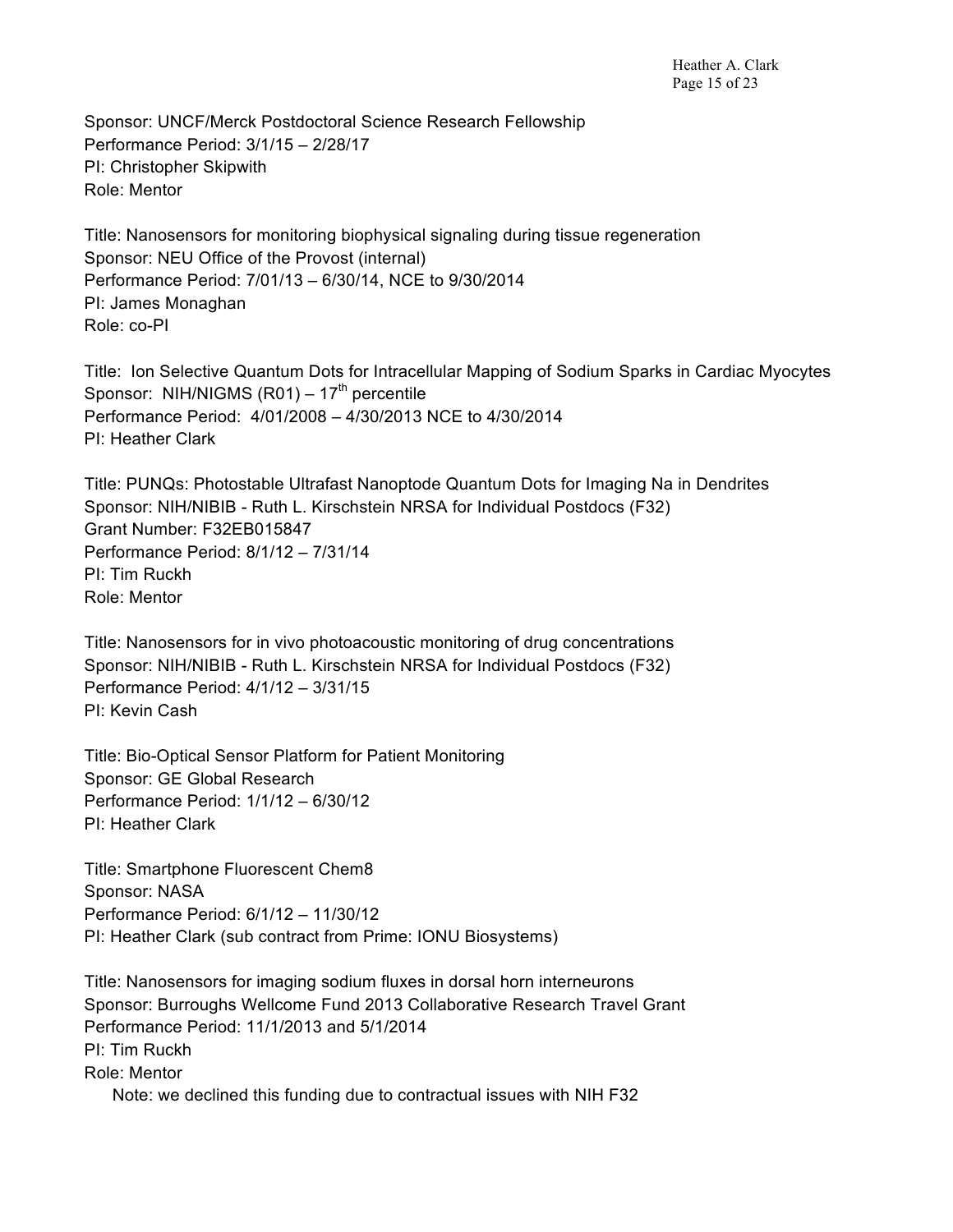Title: Glucose-Sensitive Nanosensor "Tattoos" Sponsor: NEU Office of the Provost (internal) Performance Period: 7/1/12 – 6/30/13, NCE PI: Heather Clark

Title: Nanopore Patch Clamping Platform for Probing Ion-Sensitive Nanosensor Dynamics in Cardiomyocytes Sponsor: NEU Office of the Provost (internal) Performance Period: 7/1/12 – 6/30/13, NCE PI: Meni Wanunu

Title: Fluorescent Sensors for Visualizing Dynamics in Dendritic Spines Sponsor: NEU Office of the Provost (internal) Performance Period: 7/1/11 – 6/30/12 PI: Heather Clark

Title: Glucose Nanosensor "Tattoos" – research opportunity for High School students, Summer II Sponsor: American Chemical Society Project Seed Performance Period: 6/1/12 – 8/30/12 PI: Heather Clark

Title: Nanosensor 'Tattoos' for Monitoring Cortisol Levels Sponsor: US Army (DARPA) Performance Period: 11/1/2010 – 1/31/2012 PI: Heather Clark

Title: Glucose Nanosensor "Tattoos" – research opportunity for High School students Sponsor: American Chemical Society Project Seed Performance Period: 6/1/11 – 8/30/11 PI: Heather Clark

Title: Lighting up Diagnostics: Continuous Monitoring of Electrolyte Imbalances Sponsor: Center for Integration of Medicine and Innovative Technology Performance Period: 4/1/11 – 10/31/11 PI: J. Matthew Dubach (student prize)

# **SERVICE**

#### **Greater Scientific Community**

• Editorial Advisory Board member for *ACS Sensors* (2015 – 2018)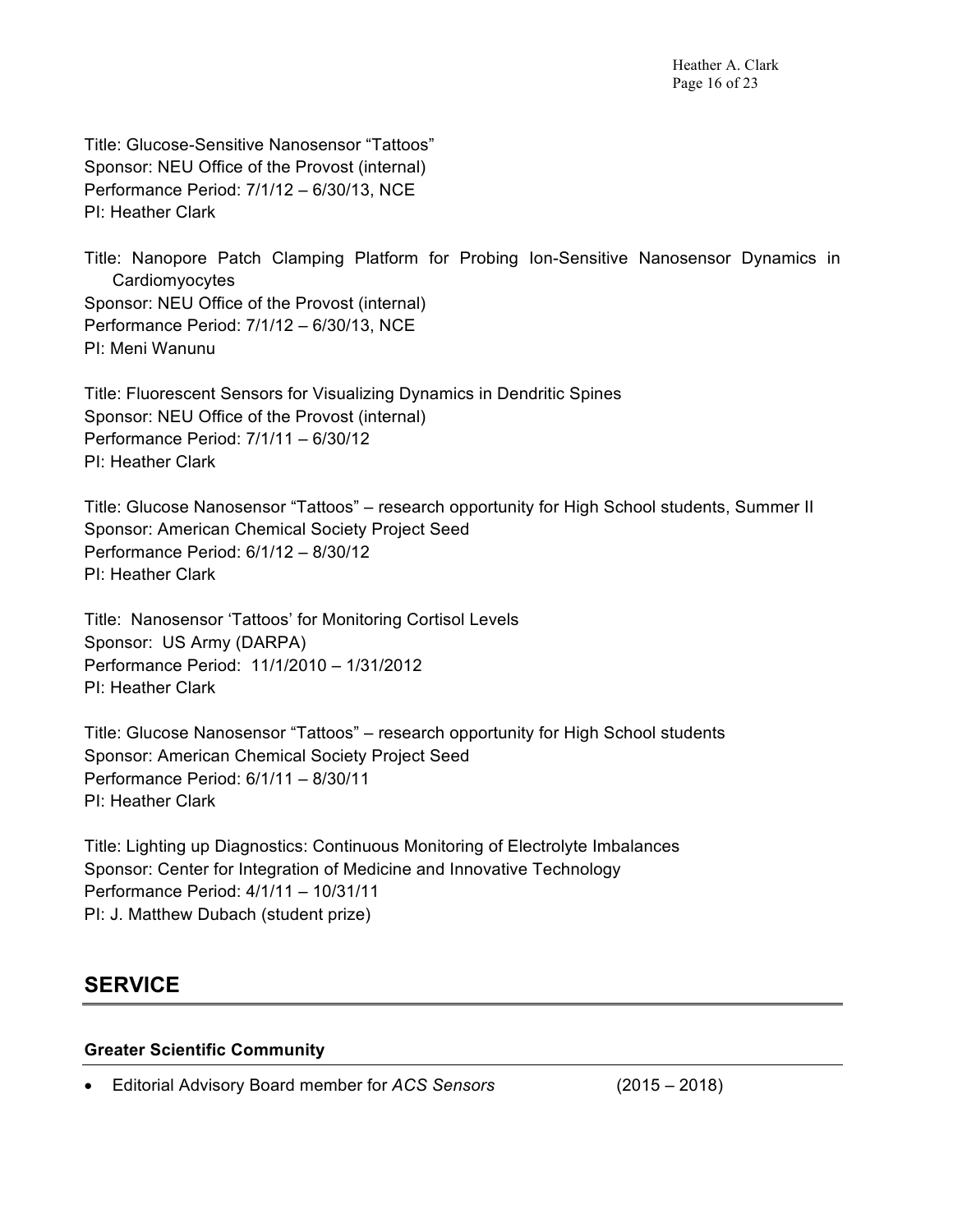|           | <b>Editorial Board Member for Nature Scientific Reports</b> | $(2013 - pres)$ |
|-----------|-------------------------------------------------------------|-----------------|
| ٠         | <b>CIMIT POCTRN External Advisory Board member</b>          | $(2013 - pres)$ |
| $\bullet$ | NIH Study Section - BRP, ZRG1-BST-R (30)                    | (2017)          |
| $\bullet$ | NIH Study Section - EBIT, ad hoc                            | (2016)          |
| ٠         | NIH Study Section - NANO, standing member                   | $(2012 - 2016)$ |
| $\bullet$ | NIH Study Section - NHIR SEP on ENMs, ad hoc                | (2016)          |
| $\bullet$ | NSF panel write in reviewer, ad hoc                         | (2016)          |
| $\bullet$ | NIH Study Section - NANO, ad hoc                            | $(2011 - 2012)$ |
| $\bullet$ | NIH Study Section - NIBIB Mentored awards, ad hoc           | (2014)          |
| ٠         | NIH Study section - SBIR IMST-10, ad hoc                    | (2012)          |
| ٠         | NIH Study section - SBIR IMST-12, ad hoc                    | (2011)          |
| ٠         | NIH study section – AREA grants, ad hoc                     | (2012)          |
| ٠         | Health Research Board of Ireland, ad hoc grant reviewer     | (2013)          |
|           | Portuguese Foundation for Science and Technology,           |                 |
|           | ad hoc grant reviewer                                       | (2010, 2012)    |
|           | Italian Ministry of Health, ad hoc grant reviewer           | (2009)          |
|           | NIH Challenge grants, ad hoc reviewer                       | (2009)          |

• Ad hoc Journal Reviewer: ACS Applied Materials and Interfaces, Analytical Chemistry, Environmental Science and Technology, Analyst, Diabetes Science and Technology Journal, NanoLetters, Analytical and Bioanalytical Chemistry, Materials Science and Engineering B, Lab on a Chip, ACS Nano, Nature Scientific Reports, Nanomedicine, Journal of the American Chemical Society, Chemical Communications, Nanoscale, Scientific Reports, Journal of Materials Chemistry, Analytical Methods, Drug Discovery Today, Accounts of Chemical Research, Angewandte Chemie, Plant Physiology and Biochemistry, Nature Drug Discovery, Sensors, Sensors and Actuators B

| • Symposium Organizer and Chair, PittCon                    | (March, 2012)   |
|-------------------------------------------------------------|-----------------|
| • Nanotechnology for Biomedical Optics (session organizer), |                 |
| Annual Meeting of the Biomedical Engineering Society        | (October, 2011) |
| • Networking Session Organizer, PittCon                     | (2010)          |

#### **University**

| • Northeastern University IACUC, vice-chair | $(2011$ -pres)  |
|---------------------------------------------|-----------------|
| • Dean Evaluation committee, CCIS           | $(2016 - 2017)$ |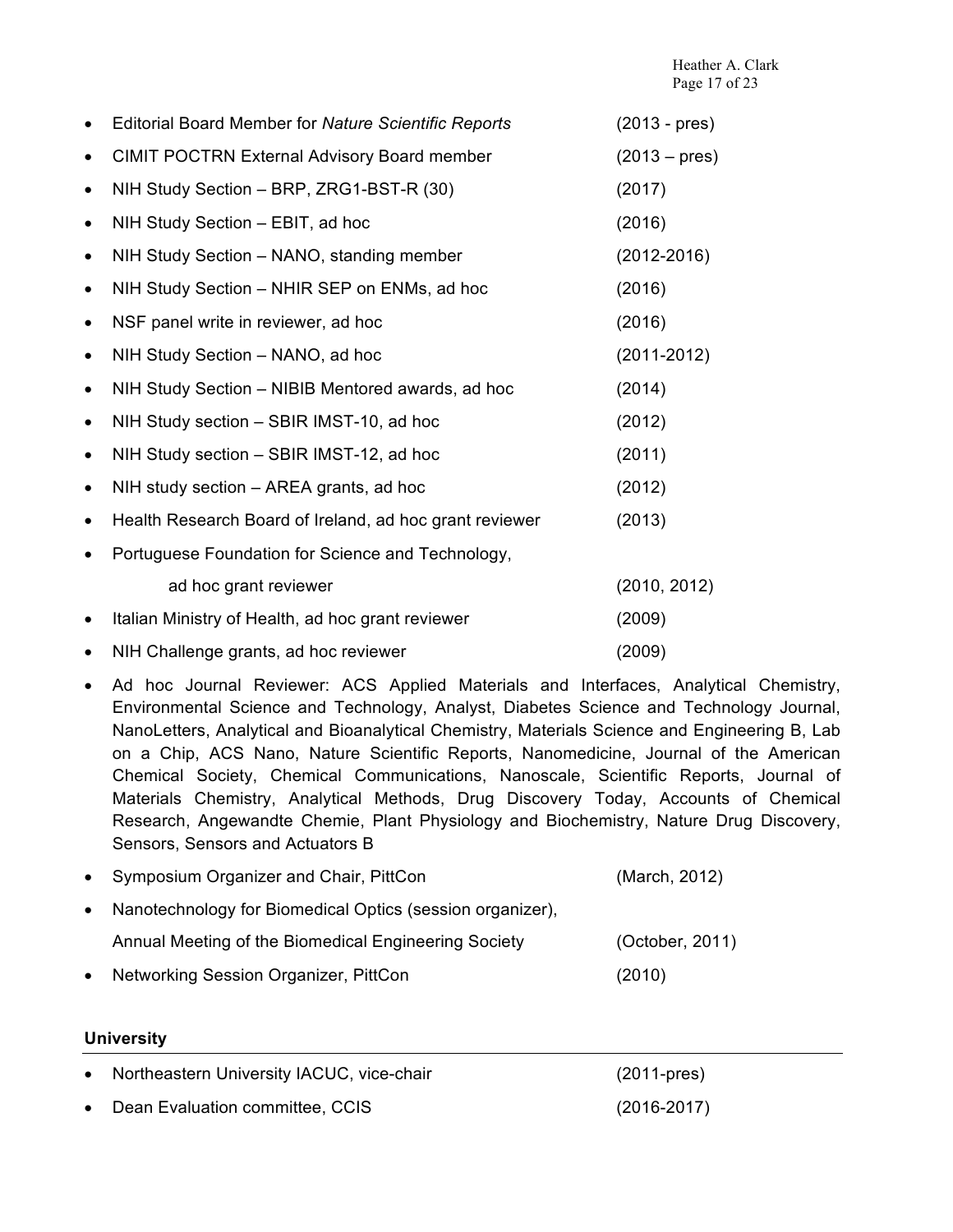|           | <b>MRSEC Executive committee</b>                             | (2016)                 |
|-----------|--------------------------------------------------------------|------------------------|
| $\bullet$ | Evaluation committee,                                        | $(2015 - \text{pres})$ |
|           | Interdisciplinary Science and Engineering Complex            |                        |
| $\bullet$ | Strategic planning committee, Research                       | (2016)                 |
| $\bullet$ | Advisory committee, report on grants/contracts               | (2015)                 |
| $\bullet$ | Faculty Search Committee Barnett Leadership, member          | $(2014 - \text{pres})$ |
|           | Chemistry Search Committee for Dept Chair, member            | $(2016 - \text{pres})$ |
| $\bullet$ | Center for Integration of Medicine and Innovative Technology | $(2010 - 2013)$        |
|           | - Site Miner for NU (www.cimit.org)                          |                        |
| $\bullet$ | NU Chem E faculty search committee                           | (2012)                 |

## **College/School**

| $\bullet$ | NU College of Engineering, Tenure and Promotion committee                | $(2017 - \text{pres})$ |
|-----------|--------------------------------------------------------------------------|------------------------|
| $\bullet$ | NU School of Pharmacy Admissions and Recruitment Committee (2011 - pres) |                        |
|           | - Progression Procedures Task Force                                      | $(2015 - 2016)$        |
| $\bullet$ | Bouve Sabbatical and Merit Committee                                     | $(2014 - 2015)$        |
| $\bullet$ | <b>Commencement Marshall</b>                                             | (2012, 2015)           |
| $\bullet$ | Portfolio advisor                                                        | (2010 – 2016)          |

## **Department**

|           | Dept of Engineering, Tenure and Promotion committee, Chair | $(2017 - \text{pres})$ |
|-----------|------------------------------------------------------------|------------------------|
|           | Vice Chair, Department of Pharmaceutical Sciences          | $(2015 - 2016)$        |
| $\bullet$ | Graduate Director, MS in Biomedical Nanotechnology         | $(2013 - 2016)$        |
| $\bullet$ | Graduate Committee, member                                 | $(2015 - 2016)$        |
| $\bullet$ | Pharm Sci Showcase organizer                               | (2015)                 |
| $\bullet$ | <b>Faculty Advisor AAPS student chapter</b>                | $(2014 - 2016)$        |
|           | <b>Department Merit Review Committee</b>                   | $(2015 - 2016)$        |
| $\bullet$ | NU Pharm Sci Dept Chair search committee member            | $(2014 - 2015)$        |
| $\bullet$ | NU Pharm Sci faculty search committee (chair 2011)         | (2010, 2011, 2012)     |
| $\bullet$ | Pharm Sci Showcase co- organizer                           | (2011 to 2014)         |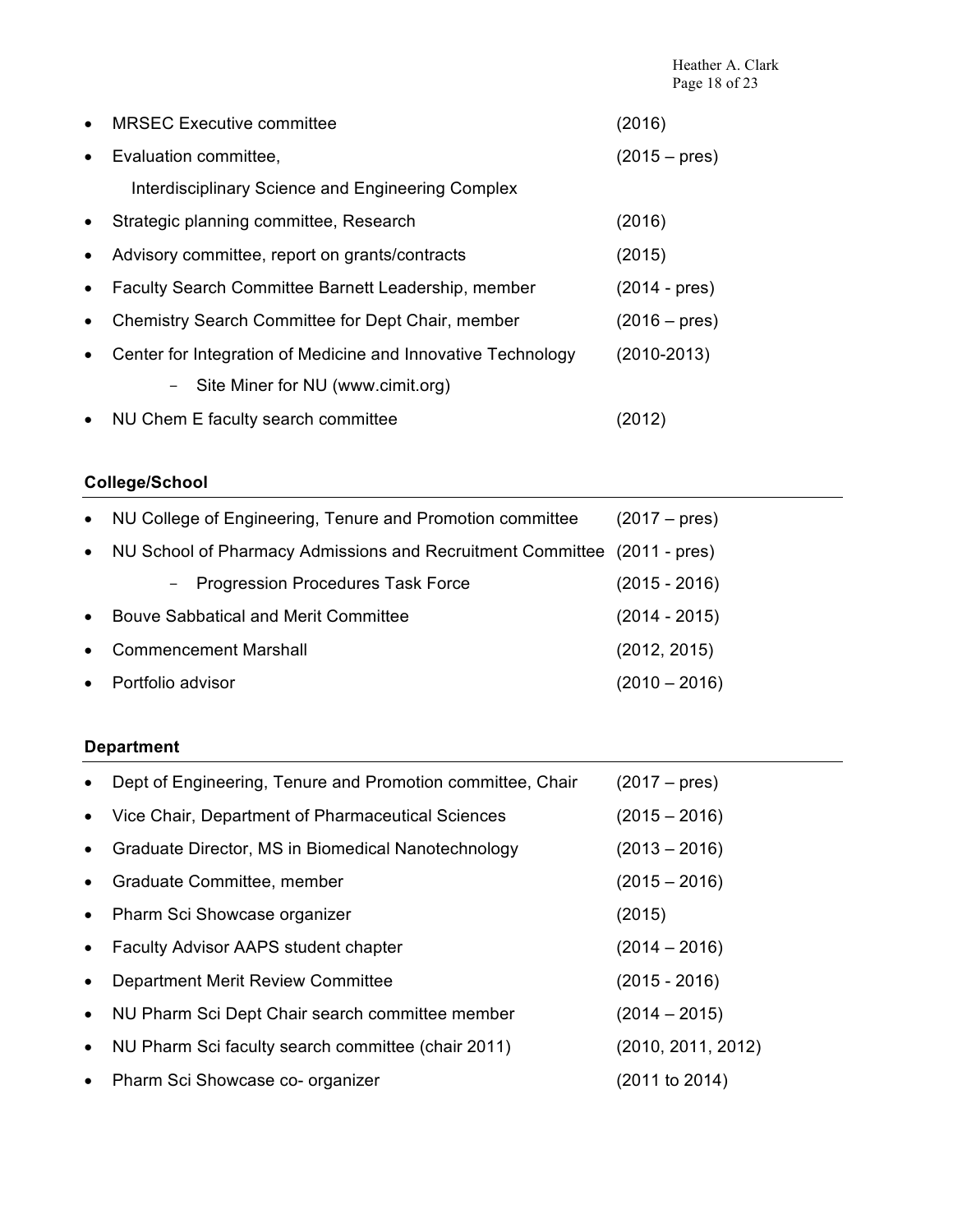• Neumeyer Graduate Awards Committee (2012)

Students and Postdocs supervised:

### *Current*

- Eric Kim, Neurobiology/University of Auckland, Postdoc
- Junfei Xia, Biomedical Engineering/Florida State University, Postdoc
- Guoxin Rong, Bioengineering/Boston University, Postdoc
- Jennifer Morales, Bioengineering/NEU, PhD student, NSF graduate Fellow
- Yi Luo, Pharmaceutical Sciences/NEU, PhD student
- Wenjun Di, Pharmaceutical Sciences/NEU, PhD student
- Olivia Hale, Bioengineering/NEU, MS student
- Shicheng Yang, Pharmaceutical Sciences/NEU, MS student
- Abrahim ElSeht, Neurobiology/NEU, BS student
- Sarah Beatty, Bioengineering/NEU, BS student
- Michael Fialkoff, Bioengineering/NEU, BS student
- Ainsley Clark, Lexington High School student

#### *Alumni*

- Namik Akkilic, Biophysics/Leiden University, Postdoc, currently postdoc at AstraZeneca
- Ali Sahari, Biomedical Engineering/ Virginia Tech-Wake Forest, Postdoc, currently Scientist at Thermo Scientific, CT
- Christian Belger, Chemistry/University of Stuttgart, Postdoc, currently Scientist at Axalta Coating Systems, Germany
- Chris Skipwith, Biochemistry & Molecular Biophysics / UPenn, Postdoc, Ford Fellow, currently Assistant Professor at Bentley University, MA
- Kevin Cash, Chemical Engineering/ UCSB, Postdoc, NIH fellow, currently Assistant Professor at Colorado School of Mines
- Tim Ruckh, Mechanical Engineering/ CSU, Postdoc, NIH fellow, currently Engineer at Google[x], now Verily
- Kelvin Billingsley, Organic Chemistry/ MIT, Postdoc, currently Assistant Professor at Cal State San Francisco
- M. Kate Balaconis, Bioengineering/NEU, PhD, currently Scientist at PROFUSA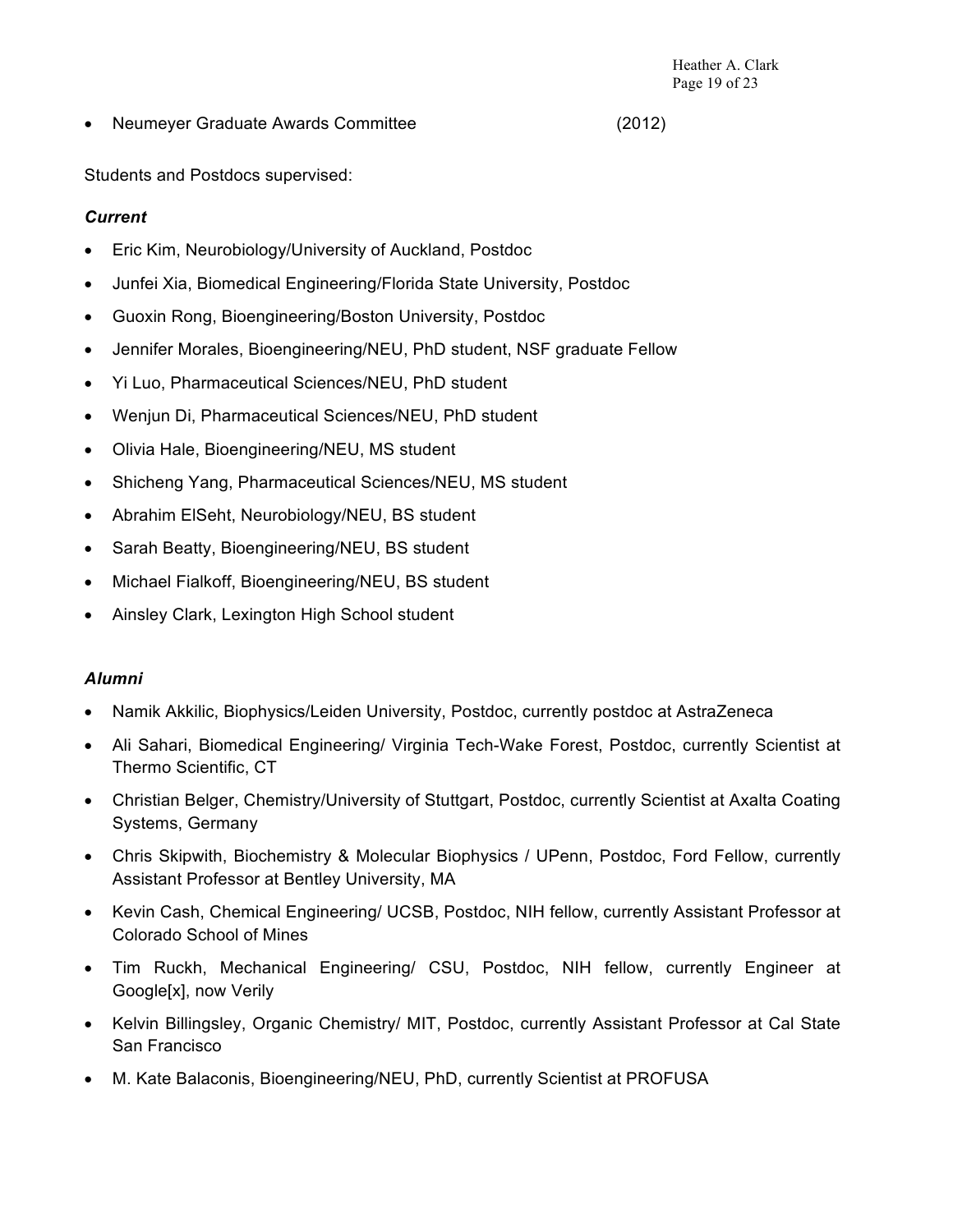- § Thesis title: Development and Design of Fluorescent In Vivo Nanosensors for Glucose
- J. Matthew Dubach, Bioengineering/NEU, PhD, currently K99/R00 postdoc for Ralph Weissleder, MGH
	- Thesis title: Optode Based Sensors for Biological Applications
- Marie Tupaj, Biomedical Engineering/Tufts, Postdoc
- Ryan Walsh, Biochemistry/ Carleton University, Postdoc, Thesis title: Optode Based Sensors for Biological Applications Postdoc at Institut Armand-Frappier Research Centre
- Evangelista Hondroulis, Chemistry/Florida International Univ, Postdoc, currently Postdoc for Tania Konry, NEU
- Mary Nauffal, Pharmaceutical Sciences/NEU, MS, Graduated 2015, currently clinical resident at Beth Israel Deaconess Medical
- Ying Yu, Pharmaceutical Sciences/NEU, MS, Graduated 2017
- Lena Tran, Pharmaceutical Sciences/NEU, PharmD, currently Clinical pharmacist
- Nick Preiss, Biochemistry/NEU, BS, currently PhD student at Dartmouth
- Xinting Hu, Pharmaceutical Sciences/NEU, MS, Graduated 2016
- Jenny Lam, Pharmacy, PharmD/NEU, Graduated 2014
- Chris Kakidas, Pharmaceutical Sciences/NEU, MS, Graduated 4/2013
- Ankeeta Mehta, Pharmaceutical Sciences/NEU, MS, Graduated 8/2012
- Shayak Samaddar, Pharmaceutical Sciences/NEU, MS, Graduated 4/2013
- Prerna Nepali, Pharmaceutical Sciences/NEU, MS, Graduated 4/2012
- Christina Schall, Regulatory/NEU, MS, Graduated 4/2013
- Krupa Bhatt, Pharmacy, PharmD/NEU, Graduated 2015
- Maria Zhou, Pharmacy, PharmD/NEU, Graduated 2015
- Kimhouy Tong, Pharmacy, PharmD/NEU,
- Hannah Kim, Biology/NEU, BS,
- Ramzi Yamusah, Biology/NEU, BS,
- Themio Papdapolous, Pharmacy/NEU, PharmD,
- Dan Harjes, Mech E/MIT (Draper), MS, Graduated 2004
	- Thesis title: High Throughput Optical Sensor Arrays for Drug Screening
- Hannah Yun, Materials/MIT (Draper), MEng, Graduated 2005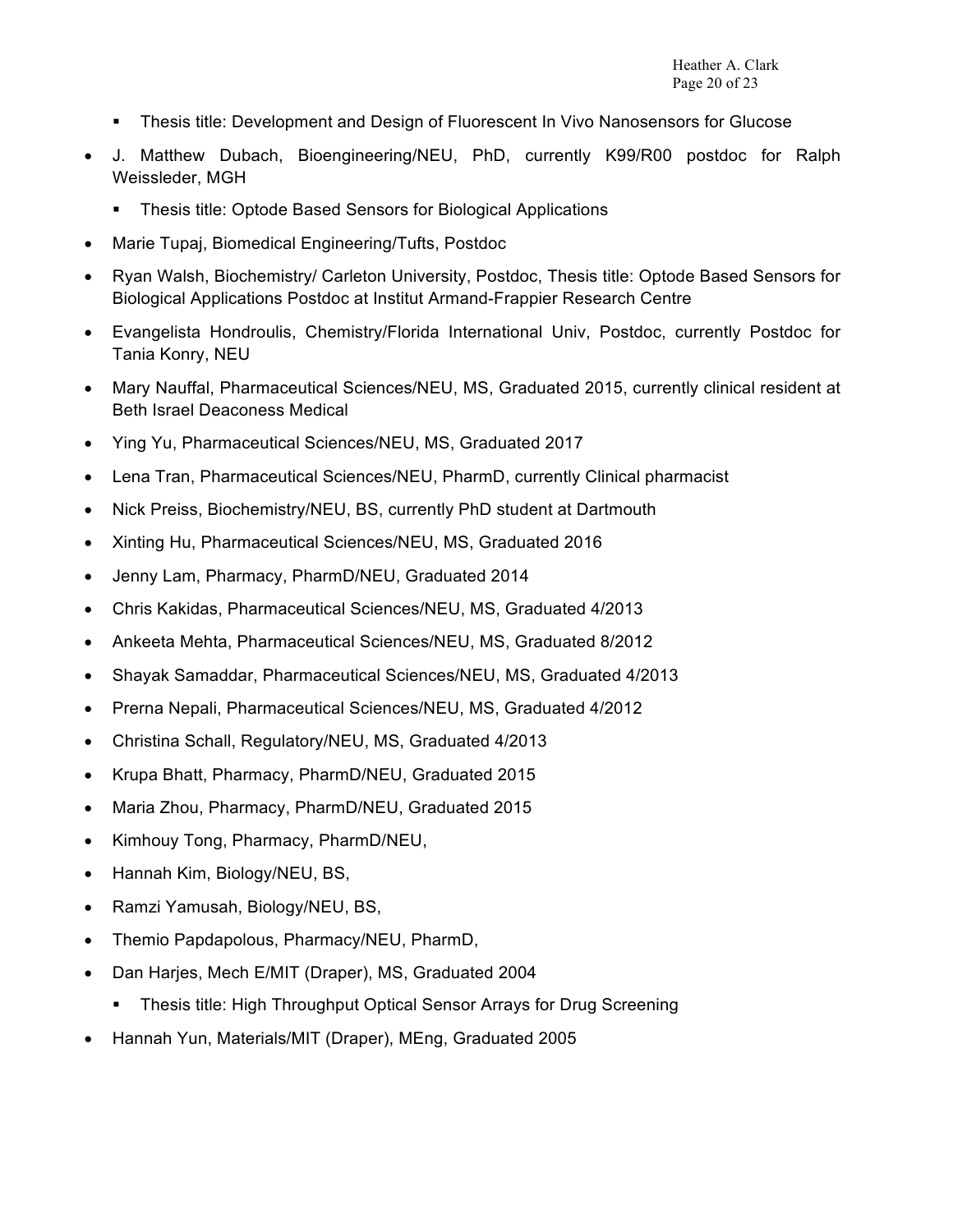• Student committees as a member

| <b>Student Name</b>   | <b>Department</b>              | <b>Degree</b> |
|-----------------------|--------------------------------|---------------|
| Shanthi Ganesh        | <b>Pharmaceutical Sciences</b> | <b>PhD</b>    |
| Apurva Kulkarni       | <b>Pharmaceutical Sciences</b> | <b>MS</b>     |
| Namita Dodwadkar      | <b>Pharmaceutical Sciences</b> | <b>PhD</b>    |
| Claudio Falcao        | <b>Pharmaceutical Sciences</b> | <b>PhD</b>    |
| Sean Essex            | <b>Pharmaceutical Sciences</b> | <b>PhD</b>    |
| <b>Bhusnan Pattni</b> | <b>Pharmaceutical Sciences</b> | <b>MS</b>     |
| Jing Xu               | <b>Pharmaceutical Sciences</b> | PhD           |
| Hardip Gopani         | <b>Pharmaceutical Sciences</b> | <b>MS</b>     |
| Pranali Deshpande     | <b>Pharmaceutical Sciences</b> | <b>PhD</b>    |
| Abe Abouzeid          | <b>Pharmaceutical Sciences</b> | <b>PhD</b>    |
| Sean Kevlan           | <b>Chemical Engineering</b>    | PhD           |
| Yuanyuan Yao          | <b>Pharmaceutical Sciences</b> | <b>PhD</b>    |
| <b>Ryan Myers</b>     | Bioengineering                 | PhD           |

## **Outreach**

| $\bullet$ | Mentor, Brazilian Mobility Research program                | (summer 2014, 2015)   |
|-----------|------------------------------------------------------------|-----------------------|
| $\bullet$ | Mentor, Research Science Institute High School program     | (summers 2013 - pres) |
| $\bullet$ | Guest Scientist at NanoDays, Museum of Science, Boston, MA | (April, 2012)         |
| $\bullet$ | Mentor, ACS Project Seed High School summer research       | (summer 2011, 2012)   |
| $\bullet$ | NSF IGERT poster judge                                     | (2012)                |
| $\bullet$ | Guest Scientist at NanoDays at the Lemelson Center,        |                       |
|           | Smithsonian Institute, Washington DC                       | (April, 2011)         |
| $\bullet$ | Nanotechnology Day at the Museum of Science, Boston        | (2010)                |
| $\bullet$ | Cambridge Science Carnival                                 | (2009, 2010)          |
|           |                                                            |                       |
|           | <b>Draper</b>                                              |                       |
| $\bullet$ | <b>Draper Patent Committee</b>                             | $(2008 - 2010)$       |
| $\bullet$ | <b>Draper Awards Committee</b>                             | $(2006 - 2007)$       |

# **TEACHING**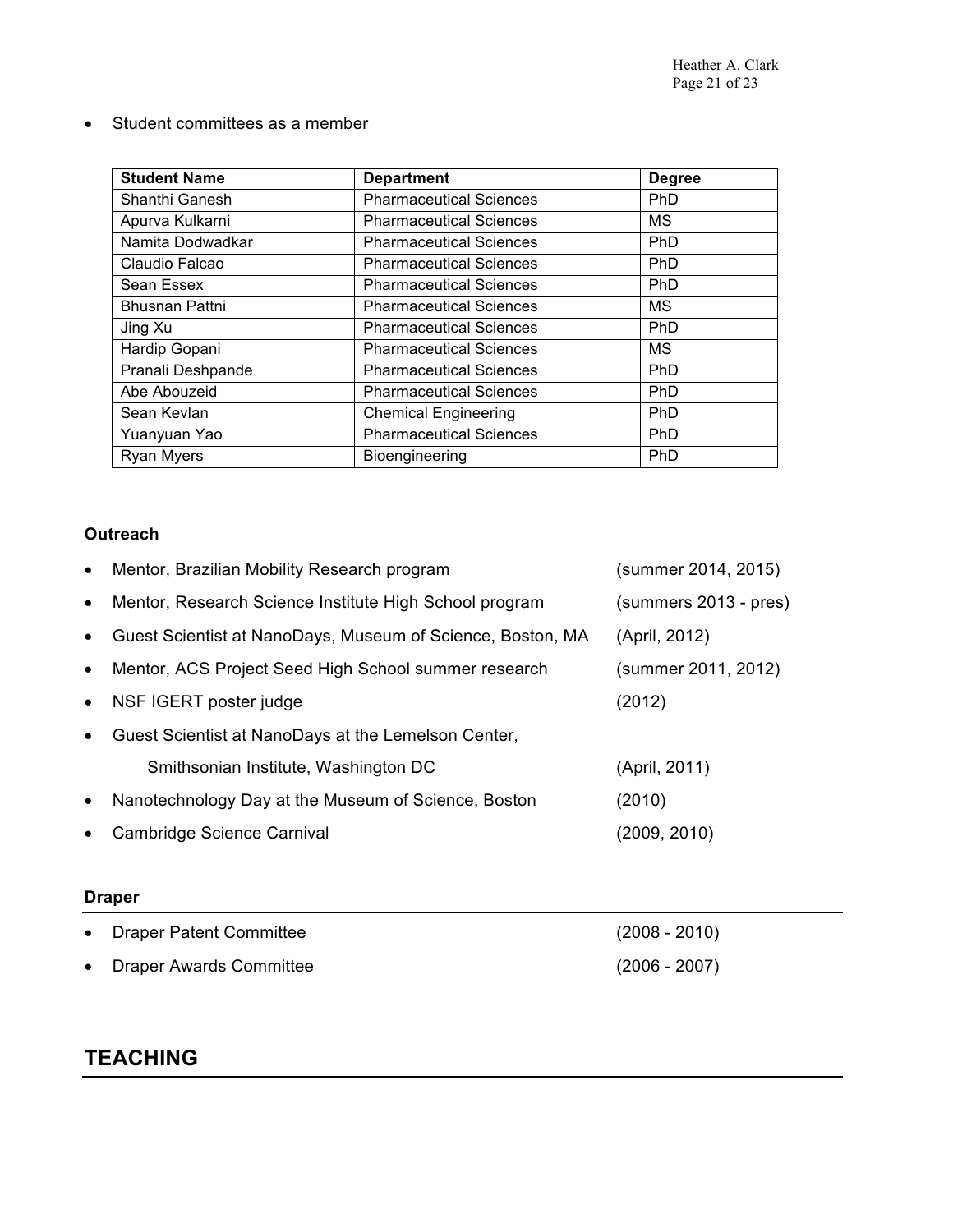## **Graduate level**

|           | Pharmaceutics Seminar (PHSC 6300)             | Fall, 2010                   |
|-----------|-----------------------------------------------|------------------------------|
|           | Coordinator, 11 students                      |                              |
|           | Overall rating 4.5/5 (department average 3.9) |                              |
|           | Pharmaceutics Seminar (PHSC 6300)             | Fall, 2011                   |
|           | Coordinator, 8 students                       |                              |
|           | Overall rating 4.7/5 (department average 4.1) |                              |
|           | Pharmaceutics Seminar (PHSC 6300)             | Fall, 2012                   |
|           | Coordinator, 8 students                       |                              |
|           | Overall rating 4.5/5 (department average 4.0) |                              |
|           | Pharmaceutics Seminar (PHSC 6300)             | Fall, 2013                   |
|           | Coordinator, 10 students                      |                              |
|           | Overall rating 5/5 (department average 4.1)   |                              |
|           | Pharmaceutics Seminar (PHSC 6300)             | Fall, 2014                   |
|           | Coordinator, 14 students                      |                              |
| $\bullet$ | Pharmaceutics Seminar (PHSC 6300)             | Fall, 2015                   |
|           | Coordinator, 8 students                       |                              |
|           | Pharmaceutics Seminar (PHSC 6300)             | Fall, 2016                   |
|           | Coordinator, 9 students                       |                              |
| $\bullet$ | Advanced Drug Delivery (single lecture)       | Fall, 2010 - 2016            |
| $\bullet$ | Introduction to Nanomedicine (single lecture) | Fall, 2010, 2011, 2012, 2016 |
| $\bullet$ | Nanomedicine (single lecture and lab)         | Winter, 2011                 |

## **Undergraduate level**

| $\bullet$ | Pharmacokinetics and Biopharmaceutics (PHSC 3430) | <b>Winter, 2011</b> |  |
|-----------|---------------------------------------------------|---------------------|--|
|           | Coordinator, 143 students                         |                     |  |
|           | Overall rating 4.6/5 (department average 4.1)     |                     |  |
| $\bullet$ | Pharmacokinetics and Biopharmaceutics (PHSC 3430) | <b>Winter, 2012</b> |  |